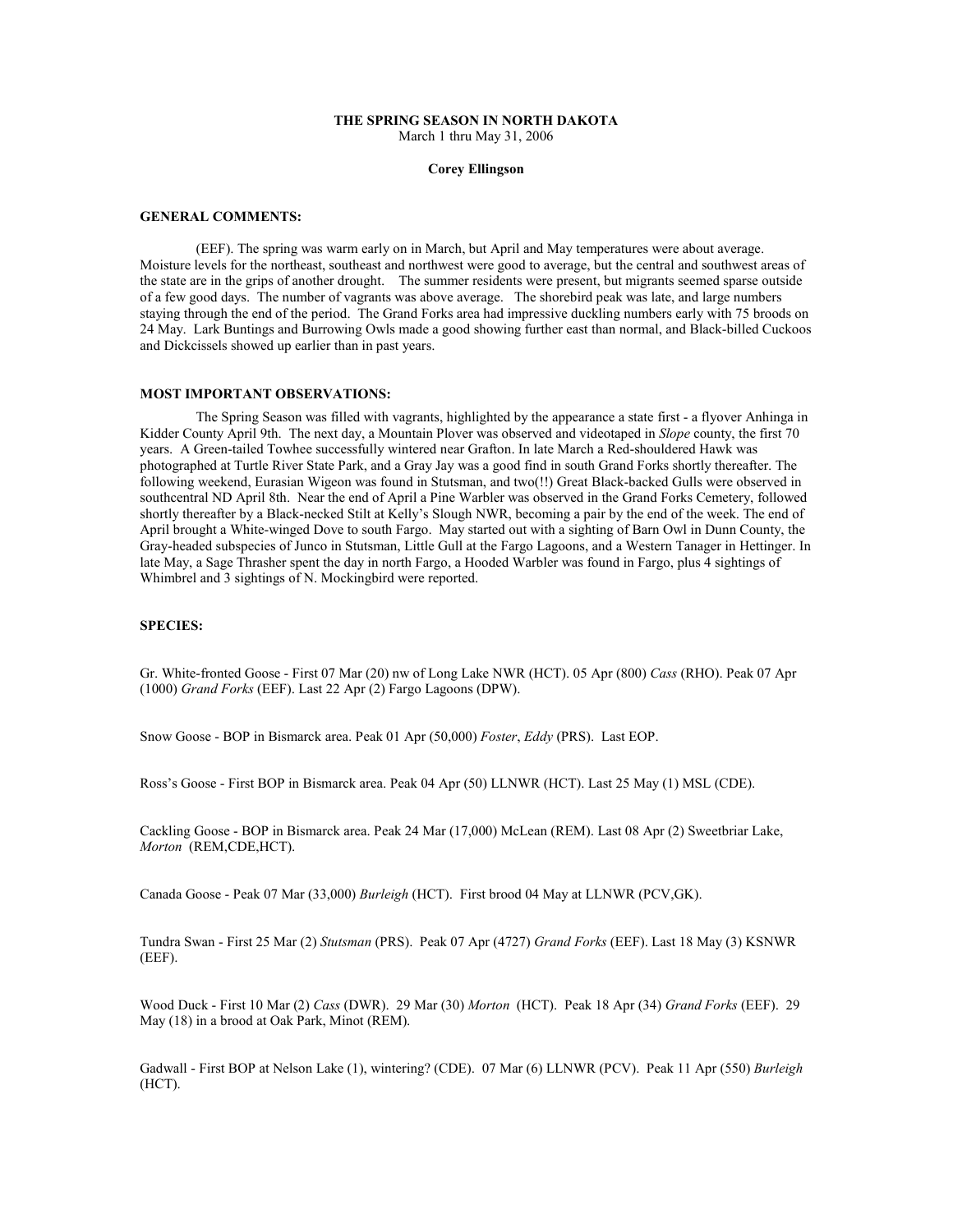**Eurasian Wigeon - 08 Apr (1) Stutsman (SS).** The  $16<sup>th</sup>$  report for the state.

Am. Wigeon - First 07 Mar (2) Burleigh (HCT). Peak 03 Apr (100) LLNWR (HCT). 08 Apr (100) Stutsman (CDE,JPL).

Am. Black Duck - 07 Apr (1) McKenzie Slough (TN). 15 May (1) Hillsboro Lagoons (REM,CDE,DWR). 19 May (1) Cass (REM,CDE). 22 May (1) GF Lagoons (EEF).

Mallard - BOP. Peak 07 Apr (1000) Grand Forks (EEF). 16 May (brood) LLNWR (JK).

Blue-winged Teal - First 24 Mar (1) LLNWR (HCT). Peak 20 Apr (1000) Burleigh, Morton (HCT).

Blue-winged x Cinnamon Teal - 22 Apr (1) Salt Lake, Burleigh (CDE,HCT).

Cinnamon Teal - First 15 Apr (1) McKenzie Slough (DNS), (HCT), (REM,CDE), still present 21 Apr (CDE). 15 Apr (1) Gascoyne (DAG,CG). 29 Apr (1) Mirror Lake (DAG,CG), (JSa), (CDE,DLR,JPL,REM). 30 Apr (1) Lake Tschida (JPL). 10 May (1) Stark (JWH), (JPL). 20 May (1) *McIntosh* (JPL). 28 May (1) Belfield Lagoons (CDE,JPL,REM,DWR). All reports.

Northern Shoveler - First 04 Mar (1) Rice Lake, Emmons (PCV). Peak 11 Apr (4500) Burleigh, McLean (HCT). 31 May (brood) Grand Forks (EEF).

Northern Pintail - A male wintered in Mandan (HCT). First 04 Mar (30) Rice Lake, *Emmons* (PCV). Peak 01 Apr (5000) Burleigh (HCT). 15 May (brood) GF Lagoons (EEF).

Green-winged Teal - First 07 Mar (4) LLNWR (LK,PCV), (HCT). Peak 03 Apr (1000) Burleigh (HCT).

Canvasback - First 20 Mar (1) Tesoro Refinery, Mandan (HCT). Peak 11 Apr (750) Burleigh, McLean (HCT). 26 May (brood) KSNWR (EEF).

Redhead - First 01 Mar (10) Nelson Lake, Oliver (HCT). Peak 06 Apr (700) MSL (REM)..

Ring-necked Duck - First 28 Feb (1) Nelson Lake, Oliver (CDE). Peak 11 Apr (900) Burleigh, McLean (HCT).

Greater Scaup - First 20 Mar (1) Tesoro Refinery, Mandan (HCT). Peak 22 Apr (170) GF Lagoons (EEF). Last EOP in GF.

Lesser Scaup - First 06 Mar (1) Morton (HCT). Peak 11 Apr (4500) Burleigh, McLean (HCT).

Long-tailed Duck - 15 Apr (1) Hillsboro (REM). Two reports last spring.

Bufflehead - First 22 Mar (1) Tesoro Refinery, Mandan (HCT). Peak 11 Apr (300) Burleigh, McLean (HCT).

Common Goldeneye - Wintering on Missouri River, Nelson Lake. First 04 Mar (5) Rice Lake, Emmons (PCV). Peak 08 Apr (150) Kidder (CDE,REM,HCT). Last 22 May (1) GF Lagoons (EEF).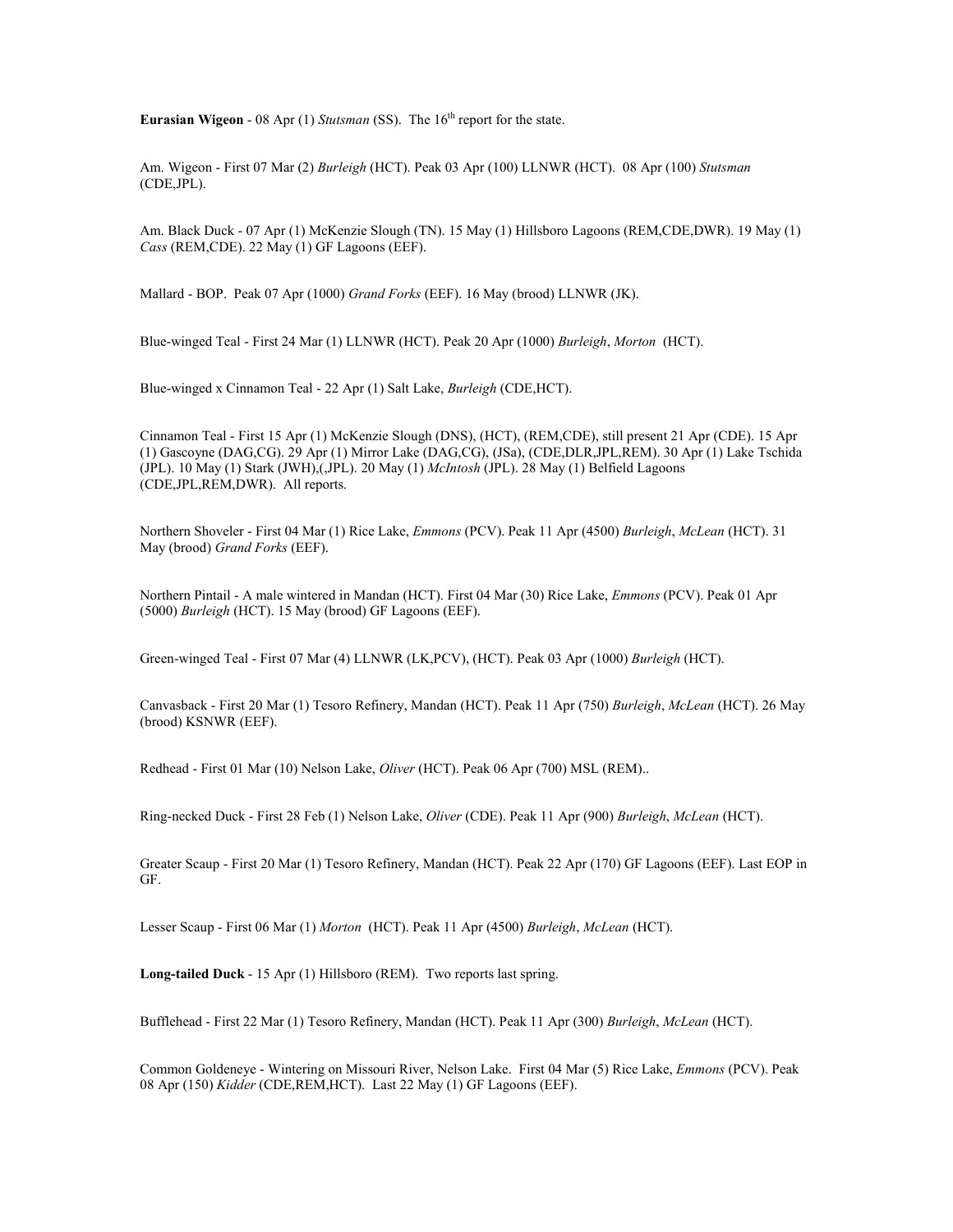Hooded Merganser - First away from Garrison Dam, 11 Mar (1) Jamestown (BE). Peak 10 Apr (44) Morton (HCT). 31 May (19) Oak Park, Minot (SDL).

Common Merganser - Wintering on Missouri River, Nelson Lake. First 04 Mar (9) Rice Lake, Emmons (PCV). Peak 11 Apr (300) Burleigh, McLean (HCT). Last 05 May (2) McLean (REM).

Red-breasted Merganser - First 07 Apr (3) Alkaline Lake, Kidder (BS). 14 Apr (9) Kraft Slough, Sargent (MAO). Last 20 May (1) GF Lagoons (EEF). 05 Apr (1) McLean (REM). Few reports.

Ruddy Duck - First 29 Mar (1) Tesoro Refinery, Mandan (HCT). Peak 25 Apr (2000) Burleigh (HCT).

Gray Partridge - 04 Mar (10) Steele (DLK). 06 Mar (22) Grand Forks (EEF). 14 Mar (4 pairs) on territory (EEF).

Ring-necked Pheasant - 05-06 Mar (600) Slope, Bowman (DPW). 30 May (brood) Slade NWR (CEr).

Greater Sage Grouse - 06 Mar (3) displaying ne of Marmarth (DPW). 24 Mar (1) flushed south of Marmarth (JPL,CDE,REM).

Sharp-tailed Grouse - 10 Mar (64) Grand Forks (EEF). 30 May (brood) KSNWR (EEF).

Gr. Prairie-Chicken - 27 Mar (55) Grand Forks (EEF). 15 Apr (10) Richland (REM, CDE).

Wild Turkey - 06 Mar (221) southcentral ND (HCT). 21 Mar (10) Grand Forks (EEF).

Common Loon - First 27 Mar (1) Lake Bertha (CMN, BO). Peak 22 Apr (4) New John's Lake, *Burleigh* (CDE, HCT). Last 25 May (2) Fargo Lagoons (RHO).

Pied-billed Grebe - 26 Mar (2) GF Lagoons (EEF). Peak 28 Apr (28) Grand Forks, Nelson (CDE,REM).

Horned Grebe - First 08 Apr (2) Stutsman (SS), (4) Emmons, Logan (CDE, REM, HCT). Peak 18 Apr (570) MSL (REM). Last 11 May (1) GF Lagoons (EEF).

Red-necked Grebe - 08 Apr (1) Stutsman (SS). Peak 18 Apr (7) MSL (REM). 22 Apr (3 pairs) on a slough on Burleigh-Sheridan line (CDE,HCT).

Eared Grebe - First 07 Apr (2) LLNWR (GK). Peak 30 May (400) Ward (REM).

Western Grebe - First 08 Apr (1) Logan (CDE,REM,HCT). Peak 22 Apr (200) nc ND (REM). 30 May (67) GF Lagoons (EEF).

Clark's Grebe - 22 Apr (1) LLNWR (HCT,CDE), (1) Lake Tschida (JPL). 14 May (1) Stack Slough, Richland (PB). 25 May (1) LLNWR (JK). 26 May (1) Des Lacs NWR (REM). 28 May (1) Belfield Lagoons (CDE,JPL,REM,DWR).

Am. White Pelican - First 30 Mar (30) Cass (LDI), (3) LLNWR (RS), (3) Stutsman (PRS), (2) Stutsman(JF). Peak 28 Apr (250) Nelson (REM,CDE).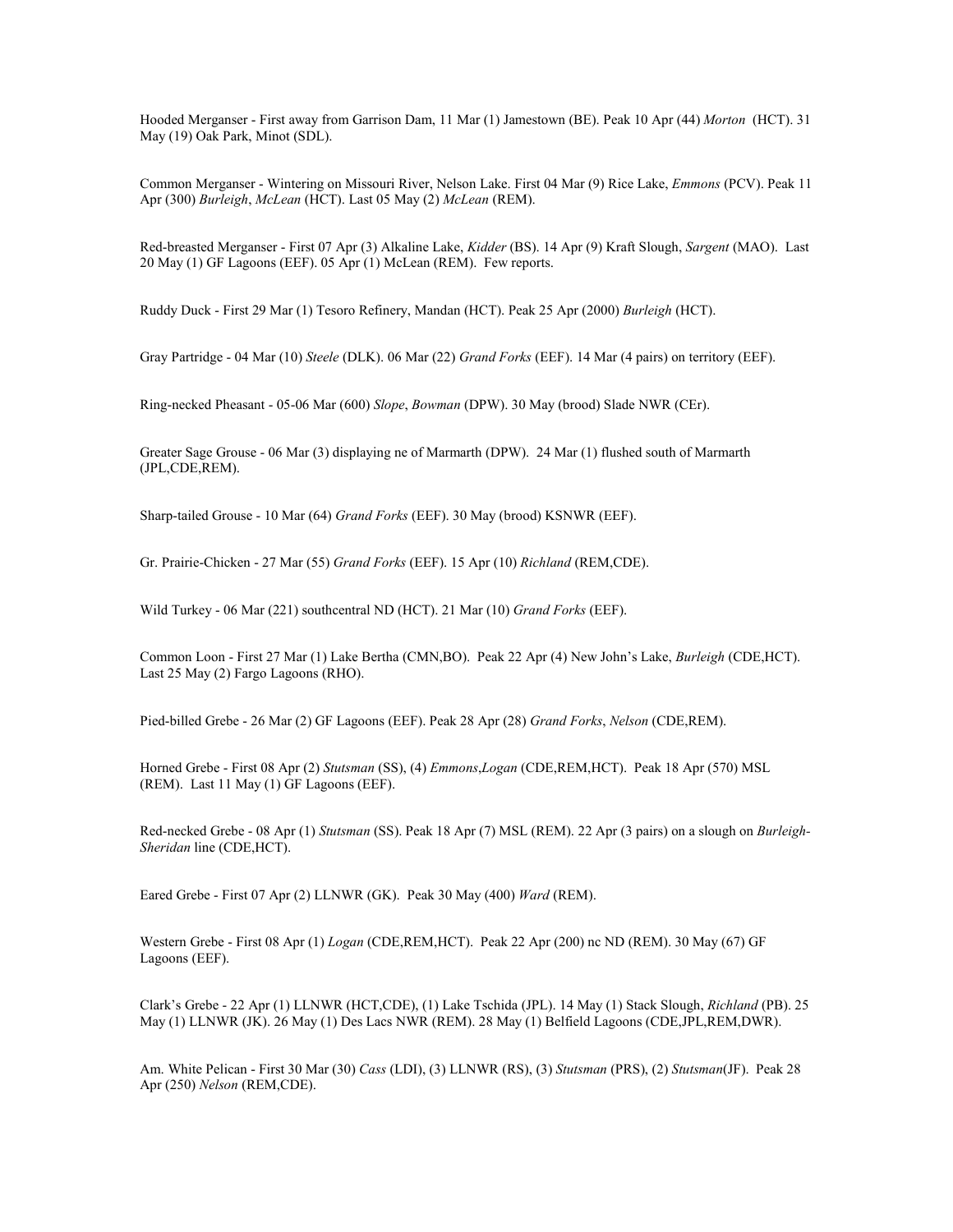Double-crested Cormorant - First 29 Mar (1) LLNWR (PCV). Peak 22 Apr (740) nc ND (REM).

Anhinga - 09 Apr (1) soaring over Dawson WMA, Kidder with Sandhill Cranes (REM,SDL). A first state record if accepted.

Am. Bittern - First 17 Apr (1) Horsehead Lake, Kidder (JJM,DLR). 27 Apr (2) LLNWR (HCT). Peak 18 May (3) Richland (CDE,REM). 21 May (1) Schnell Ranch, Stark (JWH).

Great Blue Heron - First 28 Mar (1) LLNWR (GK), (HCT). 05 Apr (8) on nests, KSNWR (EEF). Peak 21 Apr (70) Grand Forks (EEF). 02 May (26) nests at Lake Ilo NWR in Dunn (CDE,REM).

Great Egret - First 31 Mar (1) LLNWR (PCV), (HCT,CDE). Peak 18 May (12) Richland (CDE,REM). 21 Apr (2) on nests at KSNWR (EEF). Far west: 26 May (1) Tesoro Refinery, Mandan (HCT).

Snowy Egret - First 11 Apr (1) LLNWR (WW). Peak 15 Apr (4) Richland (CDE,REM), 29 Apr (4) Kidder, Burleigh (HCT). 10 May (1) CSNWR (GAE). 30 May (1) KSNWR (EEF).

Cattle Egret - First 19 Apr (1) Tesoro Refinery, Mandan (HCT). Peak 18 May (70) Richland (CDE,REM). (3) then (2) present in *Walsh* the second half of May (Tom Olson, fide EEF).

Green Heron - First 06 May (1) English Coulee, GF (EEF), (1) N. Fargo (DPW). 13 May (3) N. Fargo (DPW). 16 May (4) Richland (CDE,REM).

Black-crowned Night Heron - First 06 Apr (1) MSL (REM). Peak 19 May (20) Richland (CDE,REM). 10 May (1) Cedar Dam, Slope (JPL).

White-faced Ibis - First 15 Apr (14) Lake Betha, Cass (RHO), (1) Towner (SKH). 25 Apr (1) e of Audubon NWR (CH). 15 May (14) Cass (PRS). 30 May (22) McKenzie Slough (CDE,HCT).

Turkey Vulture - First 01 Apr (1) Pipestem Reservoir (BE). 07 Apr (3) Grand Forks (DOL). 19 May (7) Cass (CDE,REM). Peak 28 May (12) Morton , McLean, Burleigh (HCT). 28 May (3) over Hope (DLK).

Osprey - First 26 Mar (1) Grand Forks (EEF). Peak 22 Apr (2) Morton (DLR). Last 06 May (1) Steele (DLK). Early.

Bald Eagle - 10 Mar (1) on nest at Fordville Dam (EEF), (1) on nest at Garrison Dam (REM). Peak 01 Apr (50) migrating up the Red River at Grand Forks. (EEF). 07 May (1) on nest at CSNWR (REM). 24 May (1) imm at Arrowwood NWR (PRS). 25 May (1) N. Fargo perched (DPW).

Northern Harrier - 01 Mar (1) Stutsman (PRS). 05-06 Mar (4-5) Slope, Bowman (DPW). Peak 29 Apr (24) Kidder, Burleigh (HCT,FM).

Sharp-shinned Hawk - Peak 01 Apr (7) migrating up the Red R. at Grand Forks (EEF).

Cooper's Hawk - 03 Mar (1) Dickinson (JK). First 25 Mar (1) N. Fargo (DPW). Peak 24 Apr (9) Grand Forks (EEF). 05 May (nest building) at GF Cemetery (EEF).

Northern Goshawk - 02 Mar (1) Sawyer (REM). 24 Mar (1) McLean (REM). 30 Mar (1) Grand Forks (EEF). 31 Mar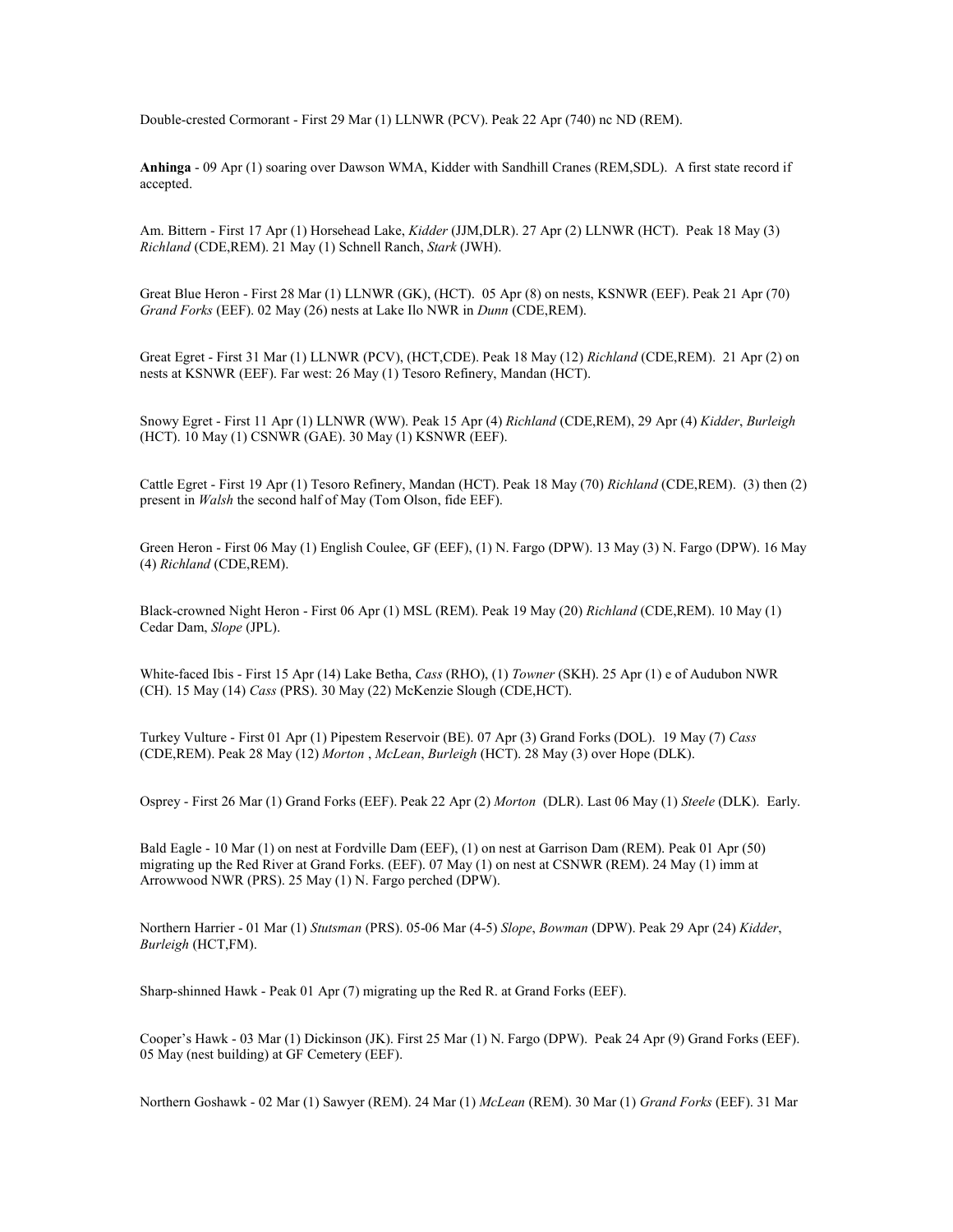(1) Fargo (PB). 12 Apr (1) MacLean Bottoms, Burleigh (PCV). Last 20 Apr (1) Burleigh (HCT). All reports.

Red-shouldered Hawk - 28 Mar (1) TRSP (TGD), and 29 Mar (DOL). Photographed.

Broad-winged Hawk - First 17 Apr (1) GF Cemetery (EEF). Peak 28 Apr (6) GF Cemetery (REM,CDE). 06 May (6) visible at one time in Hettinger (CDE). Last 29 May (1) Minot (CDE,SDL,REM).

Swainson's Hawk - First 03 Apr (1) Grand Forks (RK). Peak 29 Apr (19) sw ND (CDE,REM).

Red-tailed Hawk - Peak 01 Apr (468) migrating up the Red R. at Grand Forks (EEF).

Ferruginous Hawk - 03 Mar (1) Slope (DPW). First 11 Mar (1) Morton (DLR). Peak 27 Apr (5) Kidder, Burleigh (HCT). 02 May (1) Sheridan (SKH).

Rough-legged Hawk - Peak 29 Mar (23) Grand Forks (EEF). Last 27 Apr (1) Stutsman, (1) Cass (PRS).

Golden Eagle - Peak 18 Mar (6) Morton (DLR). 27 Mar (1) Grand Forks (EEF). 30 Mar (1) Barnes (LDI). 06 and 10 Apr (1) Stutsman (PRS).

American Kestrel - First 07 Mar (1) Stutsman (PRS), (1) Stutsman (TB). Peak 08 Apr (11) Burleigh (RD).

Merlin - 24 Mar (1) taiga race in *Slope* (CDE,REM,DWR). Peak 17 Apr (3) Grand Forks (EEF). 01 May (1) Tesoro Refinery, Mandan (HCT).

Gyrfalcon - A few March sightings by DPW and others, but no specifics. Several birds were present including a white morph in the Hwy 67 area in February.

Peregrine Falcon - First 17 Mar (2) returned to nest box location on Bank in Fargo (Wick Corwin). Many reports of singles in April and May. One bird was reported to have set up territory on the Capitol building of Bismarck through EOP, seen 13 May by (CDE).

Prairie Falcon - 01 Mar (1) LLNWR (GK,LK). 06 Mar (1) Bowman (DPW). 29 Mar (1) picked up injured in Kidder (JMy). 08 Apr (1) LLNWR (CDE), (1) Burleigh (HCT). 21 Apr (1) Fairfield (JK). All reports.

Yellow Rail - Peak 16 May (19) Grand Forks (EEF).

Virginia Rail - First 14 Apr (1) Stutsman (DB). 15 May (10) Grand Forks (EEF). Peak 19 May (15) Richland (CDE,REM).

Sora - First 26 Apr (1) GF Lagoons (EEF). Peak 08 May (15) Grand Forks (EEF), 19 May (15) Richland (CDE,REM).

Am. Coot - Wintered (1) at Nelson Lake, Oliver (HCT,CDE). First 11 Mar (1) Jamestown (JAS). Peak 16 Apr (2500) GF Lagoons (EEF), (REM,CDE).

Sandhill Crane - First 08 Mar (3) LLNWR (JW), (CDE). Quite early. Peak 09 Apr (385) central ND (REM,SDL). Last 21 May (1) McKenzie Slough (JW).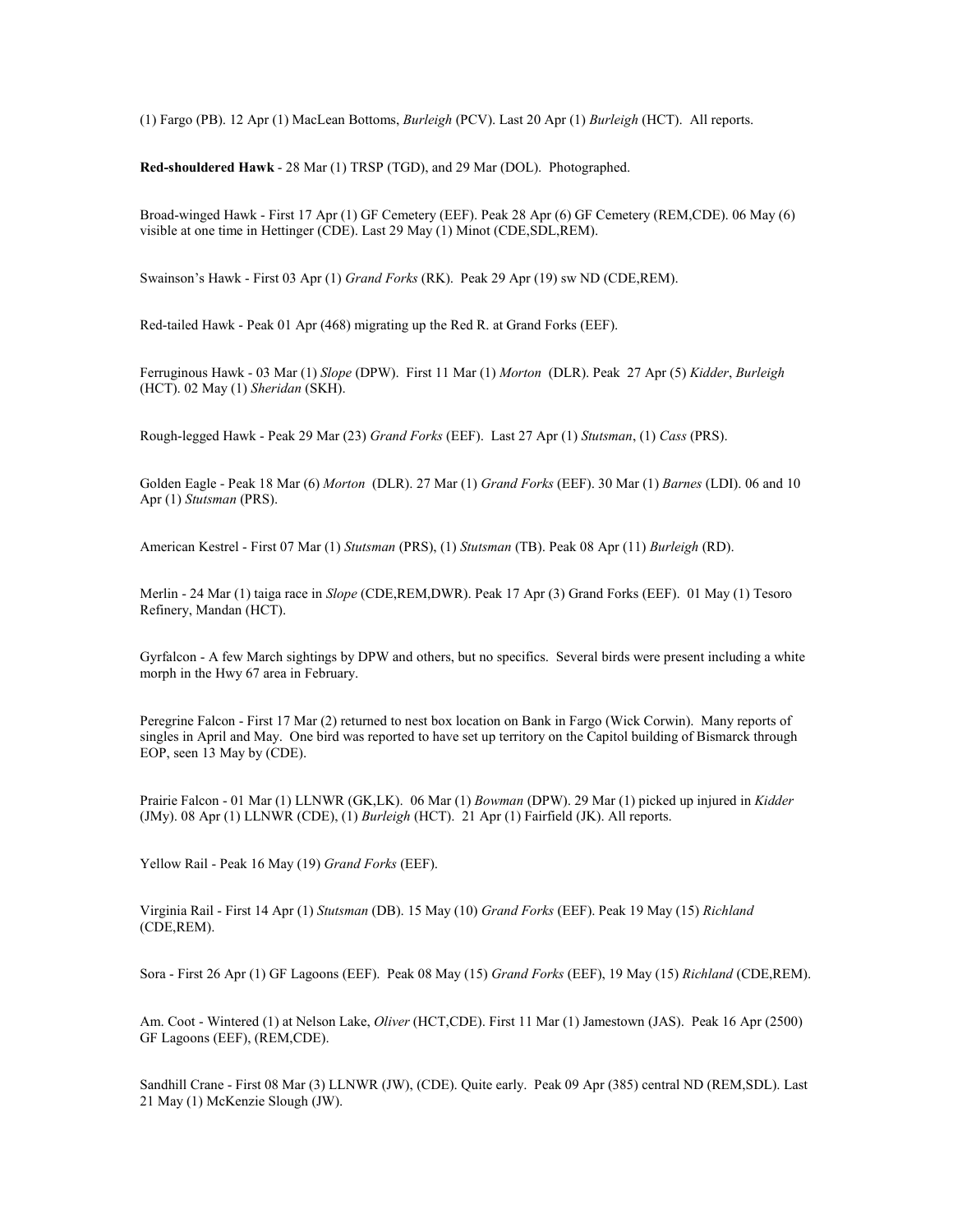Whooping Crane - First 05 Apr (6) Stutsman (fide PRS). 10 Apr (1) flying over Bismarck (KG). 16 Apr (2) over Minot (DL). 18 Apr (3) Stutsman (fide PRS). 19-20 Apr (3) nw of Carrington (REM),(CDE), (fide GK,PRS). 23 Apr (6) Mercer (DMF),(JPL). 04 May (2) ne of Wilton (Mike Szymanski).

Black-bellied Plover - First 12 May (1) McKenzie Slough (CDE), (1) Pierce (REM). Peak 23 May (5) GF Lagoons (EEF). Last EOP. Very few reports/numbers reported.

Am. Golden Plover - First 07 May (50) McHenry (REM). 08 May (1) KSNWR (EEF). 13 May (5) Kidder (REM). 23 May (15) Grand Forks (BBC). Last 31 May (1) GF Lagoons (EEF). ALL reports!

Semipalmated Plover - First 25 Apr (5) LLNWR (HCT). Peak 27 Apr (27) Kidder (HCT). Last EOP.

Piping Plover - First 17 Apr (2) McKenzie Slough (HCT), 30 Apr (1) Souix (JPL), (1) Mallard Island, McLean (SKH). Peak 06 May (6) GF Lagoons (EEF). 13 May (3) Sibley Park, Bismarck (CDE), (2) Kidder (REM). 27 May (1) Missouri River, Emmons (CDE,HCT,DWR). All reports.

Killdeer - First 25 Mar (1) Oliver (CDE,REM). Peak 08 Apr (100) sc ND (CDE,REM,HCT). 22 May (brood) GF Lagoons (EEF).

Mountain Plover - 09 Apr (1) Observed and videotaped on a Sage Grouse lek in Slope (Dr. Alan VanNorman). First ND report since 1936.

Black-necked Stilt - 26 Apr (1) KSNWR, then (2) 28 Apr to 02 May ( C. Tomkins, EEF). Photographed.

Am. Avocet - First 05 Apr (1) McKenzie Slough (HCT). Peak 22 Apr (46) McHenry, Wells, Pierce (REM).

Greater Yellowlegs - First and Peak 01 Apr (5) *Burleigh* (HCT), (1) Upper Souris NWR (SDL). Peak 26 Apr (5) KSNWR (EEF). Last 24 May (1) Grand Forks (REM).

Lesser Yellowlegs - First 30 Mar (1) Barnes (LDI). Peak 02 May (472) KSNWR (EEF). Last 30 May (1) Ward (REM).

Solitary Sandpiper - First 16 Apr (6) LLNWR (HCT). Peak 25 Apr (20) Burleigh (HCT). Last 21 May (1) Tesoro Refinery (HCT).

Willet - First 10 Apr (1) LLNWR (PCV). Peak 25 Apr (13) Burleigh, Kidder (HCT).

Spotted Sandpiper - First 24 Apr (1) GF Lagoons (EEF). Peak 09 May (15) LLNWR (CDE).

Upland Sandpiper - First 23 Apr (1) Morton (HCT). Peak 08 May (5) Steele (DLK).

Whimbrel - First 11 May (2) Bowman-Haley Res. (DNS). 24 May (1) Fargo Lagoons (CDE,REM,LM,DWR,DLR,PHS,HCT). 24 May (2) GF Lagoons (REM). 28 May (2) LLNWR (PCV). Above average number of reports.

Long-billed Curlew - First 18 Apr (2) Slope (DLR). 05 May (1) Adams (REM,JPL). 16 May (1) nw of Amidon (SKH).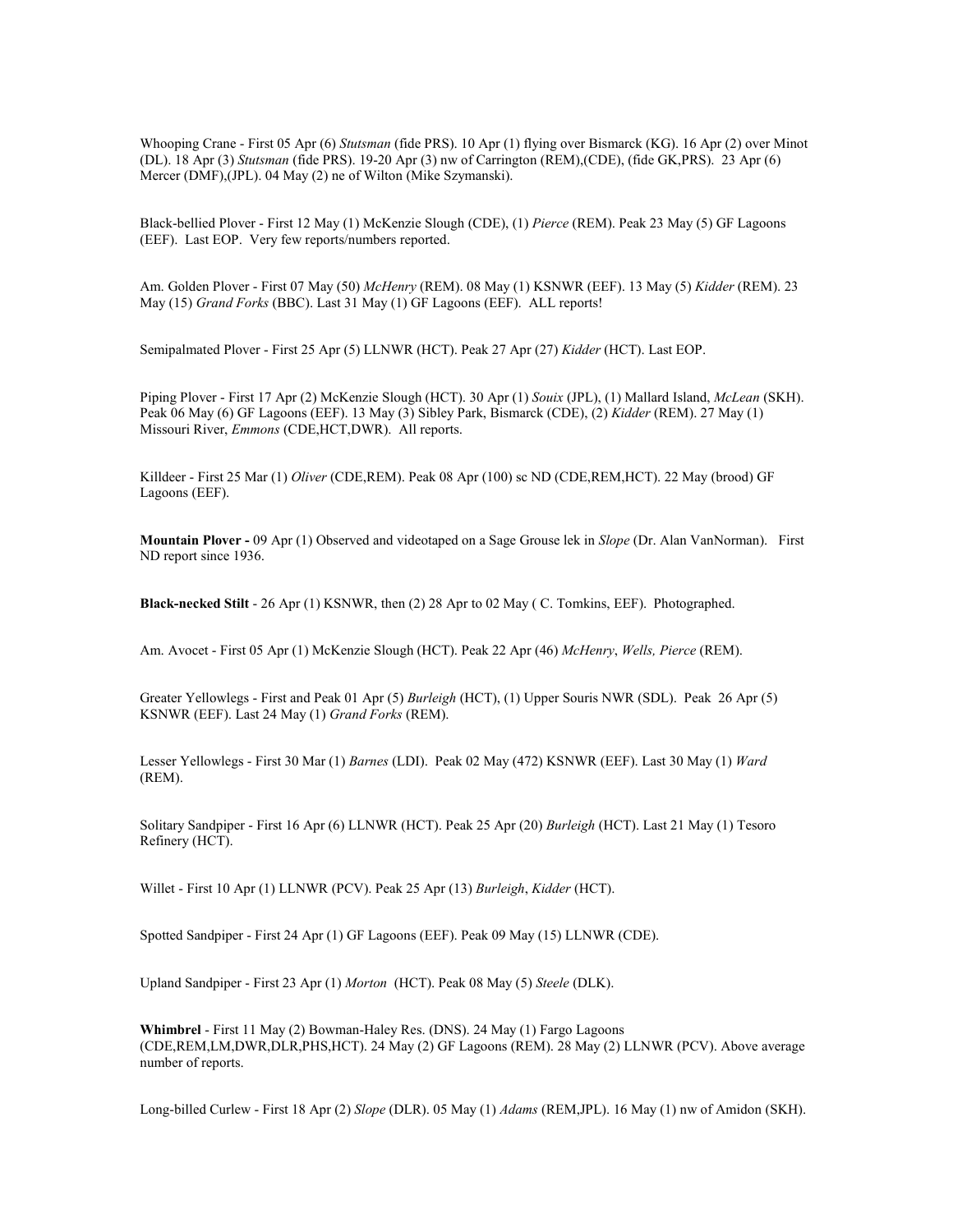25 Apr (19) Slope (JK). 28 May (3) Billings (JPL,CDE,REM,DWR).

Hudsonian Godwit - First 15 Apr (1) LLNWR (HCT). Peak 22 May (96) KSNWR (EEF). Last EOP.

Marbled Godwit - First 09 Apr (1) McKenzie Slough (SKH). Peak 16 Apr (71) Burleigh (HCT).

Ruddy Turnstone - First 04 May (2) GF Lagoons (EEF). 11 May (1) Gascoyne (DNS). Peak 24 May (150) Benson, (15) Cass, (15) Grand Forks (REM). Last EOP.

Red Knot - First 22 May (2) GF Lagoons (EEF). 23 May (BBC) thru Last 26 May (1) GF Lagoons (EEF).

Sanderling - First 07 May (2) GF Lagoons (EEF), (1) McKenzie Slough (CDE). Peak 30 May (71) GF Lagoons (EEF). Last EOP.

Semipalmated Sandpiper - First 12 Apr (4) Morton (DLR). Peak 28 May (500) McKenzie Slough (HCT). Last EOP.

Least Sandpiper - First 11 Apr (4) Burleigh (HCT). Peak 20 May (200) Cass (CDE,REM). Last 30 May (1) MSL (REM).

White-rumped Sandpiper - First 09 May (1) LLNWR (CDE). Peak 28 May (500) McKenzie Slough (HCT). Last EOP.

Baird's Sandpiper - First 04 Apr (17) Burleigh (HCT). Peak 27 Apr (400) Burleigh, Kidder (HCT). Last EOP.

Pectoral Sandpiper - First 15 Apr (12) LLNWR (HCT), (2) GF Lagoons (EEF). Peak 30 May (78) KSNWR (EEF). Last EOP.

Dunlin - First 03 May (4) KSNWR (EEF). Peak 23 May (540) KSNWR (EEF). Last EOP.

Stilt Sandpiper - First 16 Apr (1) McKenzie Slough (HCT). Very Early. Peak 30 May (120) KSNWR (EEF). Last EOP.

Buff-breasted Sandpiper - 22-24 May (9-20) MSL (REM,SDL).

Short-billed Dowitcher - First 27 Apr (2) KSNWR (EEF). Peak 20 May (70) Cass (CDE,REM). Last EOP.

Long-billed Dowitcher - First 15 Apr (6) Burleigh (HCT). Peak 05 May (90) McLean, (50) Adams (REM).

Wilson's Snipe - First 08 Apr (1) Stutsman (DB). Peak 15 Apr (30) Grand Forks (EEF).

Am. Woodcock - 07 Apr (1) Menoken Grove (HCT,CDE). 21 Apr (on nest) TRSP (TRSP staff, TGD,EEF,DOL), 06 May (4) fledged young (TGD). 26 Apr (1) NPWRC, third spring in a row (LDI). 19 May (5) Richland (CDE,REM). Birds also reported displaying from Kimball Bottoms, Burleigh (Bill Bicknell, fide CDE).

Wilson's Phalarope - First 11 Apr LLNWR (RD). Peak 09 May (996) LLNWR shorebird survey (CDE).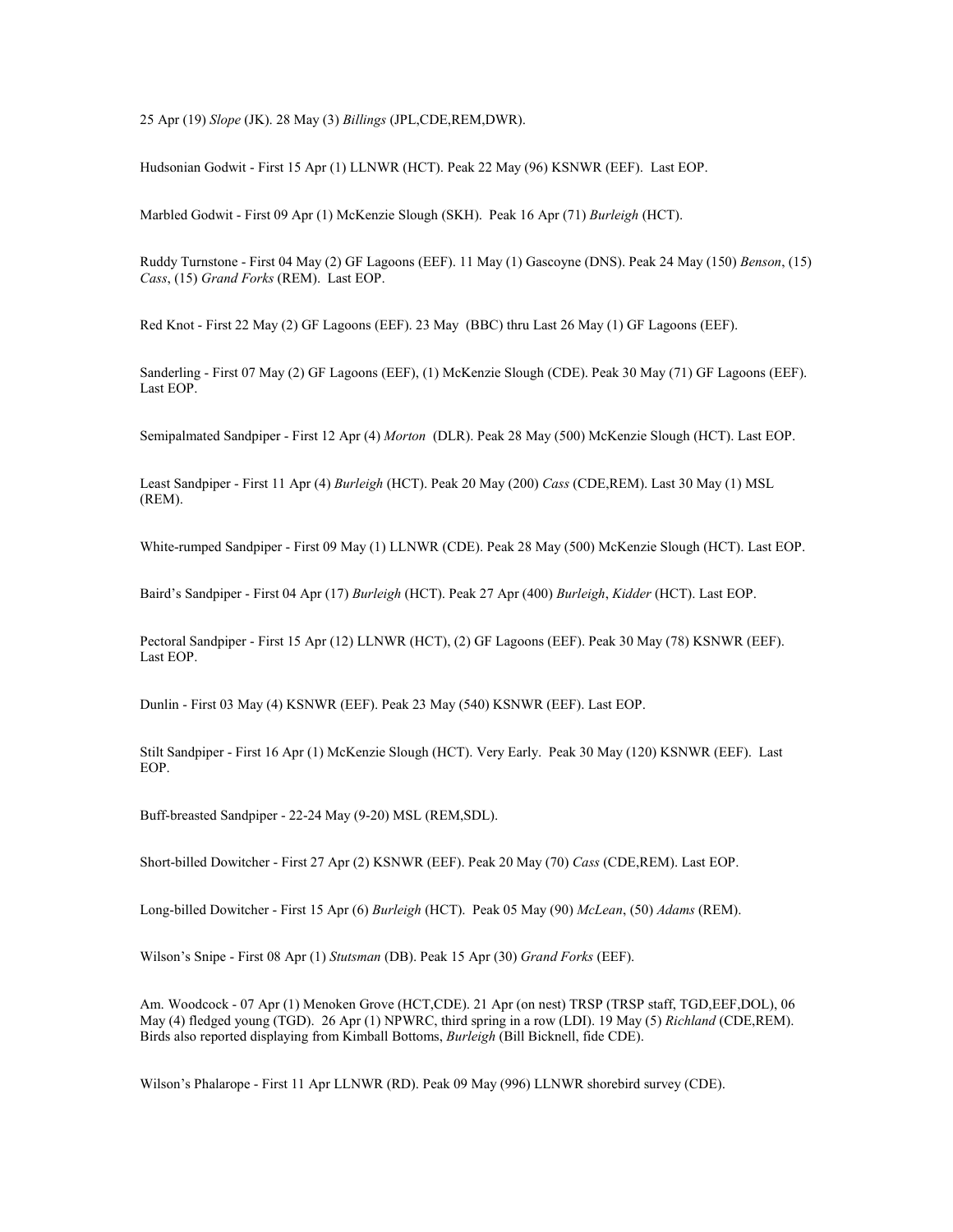Red-necked Phalarope - First 06 May (6) Dunn (REM). 23 May (1500) MSL (REM). Last 30 May (23) Grand Forks (EEF).

Franklin's Gull - 27 Mar (1) GF Lagoons (EEF), (1) Stutsman (JAS). 07 May (1000s) at CSNWR (REM).

Little Gull - 15 May (1) adult at Fargo Lagoons (CDE, REM), (CMN, BO, DWR). Photographed. The  $15<sup>th</sup>$  report for the state.

Bonaparte's Gull - First and Peak 08 Apr (1350) Kidder, Emmons, Logan (REM,CDE,HCT), (8) Jamestown Lagoons (LDI). A new high count for spring. 26 May (3) Ward (REM).

Ring-billed Gull - First 17 Mar (116) Nelson Lake (HCT), (40) Missouri River, Bismarck (CDE). 08 Apr (1500) Burleigh (HCT,CDE,REM). Peak 22 Apr (2000) McHenry (REM).

California Gull - First 17 Mar (2) Nelson Lake (HCT), (1) Bismarck Landfill (CDE). Peak 11 Apr (2000) Burliegh (HCT). 18 May (5) GF Lagoons (EEF).

Herring Gull - First 17 Mar (2) Nelson Lake (HCT), (1) Bismarck Landfill (CDE). Peak 08 Apr (82) sc ND (CDE,REM,HCT). 15 May (9) GF Lagoons (EEF). Last 30 May (1) GF Lagoons (EEF).

Thayer's Gull - First 15 Apr (1) Bismarck Landfill (DNS). 21 Apr (2) GF Lagoons (EEF). 27-29 Apr (1) Lake Etta, Kidder (HCT).

Lesser Black-backed Gull - First 07 Apr (1) Bismarck Landfill (BS,DNS). Peak 15 Apr (2) Bismarck Landfill (DNS). Last 21 Apr (1) Bismarck Landfill (CDE,LRE,HCT).

Glaucous Gull - 21 Apr (1) second winter at Bismarck Landfill (CDE,LRE,HCT). 21 May (1) Lake Etta, Kidder (HCT).

04 May - EOP (1) GF Lagoons (EEF). Late.

Great Black-backed Gull - 08 Apr (1) first winter at Bismarck Landfill (REM,CDE,HCT), later (DNS). 08 Apr (1) 3<sup>rd</sup> winter at McKenna Lake, Napoleon (REM,CDE,HCT). Both photographed. The second and third reports for the state.

Caspian Tern - First 23 Apr (2) Pipestem Res, Jamestown (SS). 02 May (1) Cottonwood Lake, Bismarck (MGM). 12 May (3) Stutsman (CDE,REM). 15 May (2) LLNWR (GK,JK). Peak 20 May (7) Cass (CDE,REM).

Common Tern - First 22 Apr (10) Salt Lake, Burleigh (HCT,CDE). Peak 16 May (38) GF Lagoons (EEF).

Forster's Tern - First 15 Apr (1) Richland (CDE,REM). Peak 27 Apr (60) Kidder, Burleigh (HCT).

Least Tern - First 18 May (1) Tesoro Refinery, Mandan (HCT). Peak 28 May (9) Morton, Oliver, McLean (HCT).

Black Tern - First 10 May (2) McKenzie Slough (HCT). 22 May (115) GF Lagoons (EEF). 24 May (150) MSL (REM).

Rock Pigeon - Peak 27 Mar (150) Bismarck, Mandan (HCT).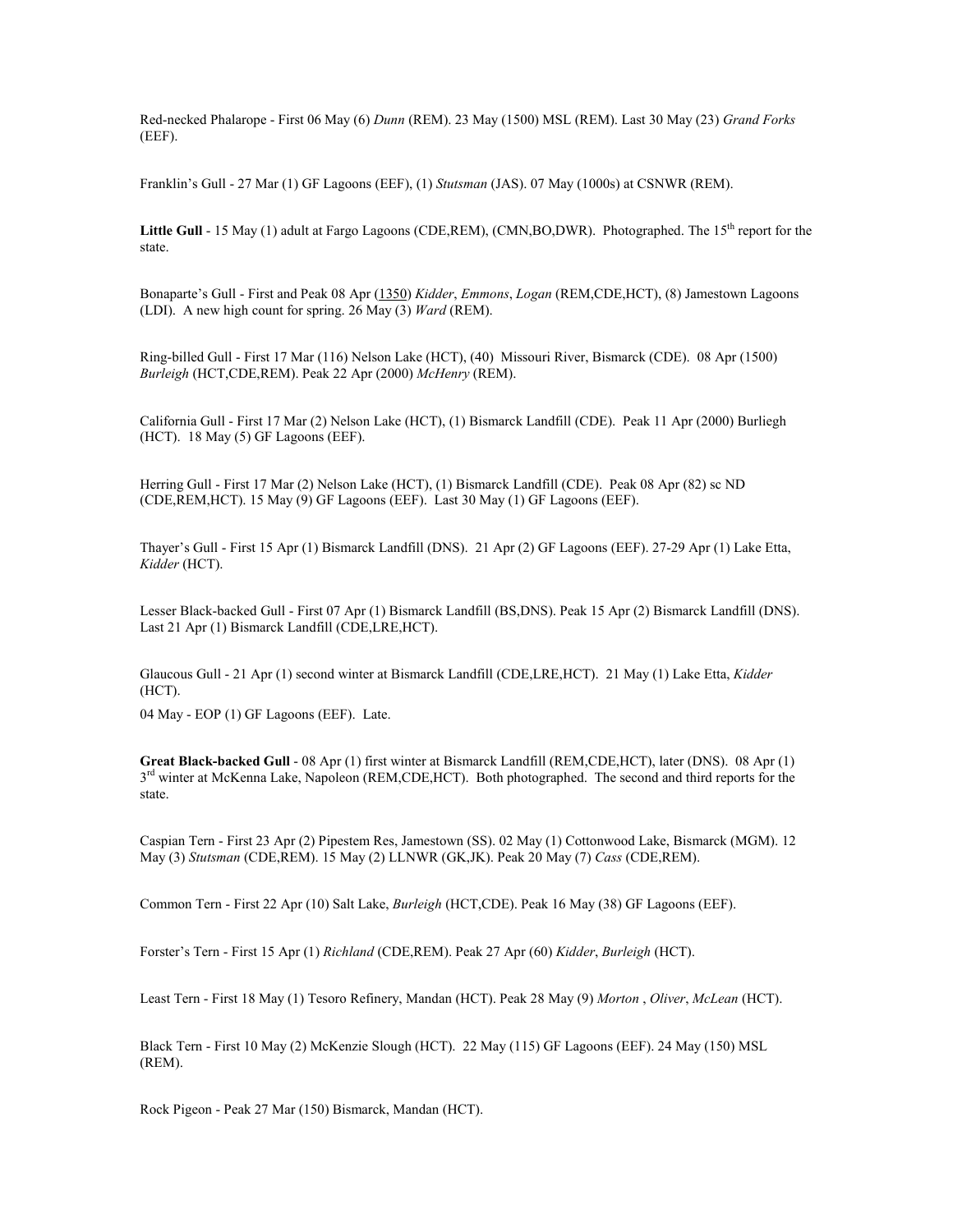Eurasian Collared-Dove - 07 and 13 Mar (2) MSL (REM). 22 Mar (2) and continued in Harwood, Cass (Pete Meyer). 28 Mar (4) Steele (GK,LK). 08 Apr (2) Hazelton (CDE,REM,HCT). 03 Apr (nest building) in Grand Forks (EEF). 22 Apr (1) Hope (DLK), (1) Elgin (JPL). 29 Apr (5) Adams (CDE,REM,DLR). 22 May (2) Oakes (JLe). 24 Apr (1) Bowman (MLJ). 29 May (4) Marmarth, Slope (REM,CDE,JPL,DWR). Also (3-5) in Devils Lake, no date (Roger Holovedt).

White-winged Dove - 30 Apr (1) S. Fargo (MAO). Photographed. The  $5<sup>th</sup>$  record for the state.

Mourning Dove - 11 Mar (2) Moffit WMA (PCV). Peak 28 May (75) Burleigh, Morton (HCT).

Black-billed Cuckoo - First 26 May (1) Barnes (JLe), (1) Sawyer (REM). 29 May (2) Oak Park, Minot (REM,SDL). 31 May (1) Burlington (SDL).

Barn Owl - 01 May (1) Dunn Center (JPL). Photographed.

Eastern Screech-Owl - Mar - May (1) on many dates heard in Fargo. 14 Apr (1) Ransom (CDE,REM,BS). 25 Apr (1) in a cavity in Bismarck (CDE, Will Kincaid). The cavity eventually fledged (3) young in early June.

Great Horned Owl - 07 Mar (1) arctic race in Fargo (PB). 16 Mar (3) on nests in *Grand Forks* (EEF). (7) on nests Burleigh, (2) Morton , (1) Emmons (HCT,CDE). 9 nests found in March (REM).

Snowy Owl - Peak 31 Mar (4) LLNWR (HCT,CDE). 08 Apr (3) Grand Forks (EEF). Last 22 Apr (1) Fargo Lagoons (DPW).

Burrowing Owl - First 10 Apr (1) Oakville Prairie (EEF), 11 Apr (1) GF Lagoons (EEF). 23 Apr (15) Morton , Souix (HCT). 02 May (1) McLean (KAB). 03 May (2) w of Strasburg (GK,JSt). 06 May (1) Barnes (JLe). Four reports east of the Missouri R. is encouraging.

Barred Owl - 15 Apr (2) at Paintner Bridge, Ransom (REM,CDE).

Long-eared Owl - 05 Apr (1) GF Cemetery (EEF). 07 Apr (1) McKenzie Slough WMA (CDE,HCT). 07 Apr (1) Kimball Bottoms, Burleigh (REM,CDE,DNS,HCT). 06 May (2) Lake Ilo NWR (JPL). 07 May (1) Sleepy Hollow Park, Bismarck (CDE).

Short-eared Owl - 24 Mar (1) Bowman (REM,CDE,JPL). 03 Apr (1) Walsh (RK). 14 Apr (2) Barnes (CDE,REM). Peak 21 Apr (7) sw ND (JK). 27 May (2) Billings (CDE,JPL,REM,DWR).

Northern Saw-whet Owl - 31 Mar (1) GF Cemetery (DOL). 09 and 28 Apr (1) Sawyer (REM).

Common Nighthawk - First 19 May (1) Fargo (DLK). 28 May (4) Morton (CDE,REM,DWR). Peak 28 May (6) Burlington (SDL).

Poor-will - 27 May (4) calling and then seen at close range floating by in Ponderosa Pines, Slope (CDE,JPL,REM,DWR).

Whip-poor-will - 10 May (1) second hand report of a bird heard calling near Oak Grove Park (fide DPW). 19 May (1) flyover migrant in Hankinson unit of Sheyenne Nat'l Grasslands (CDE,REM).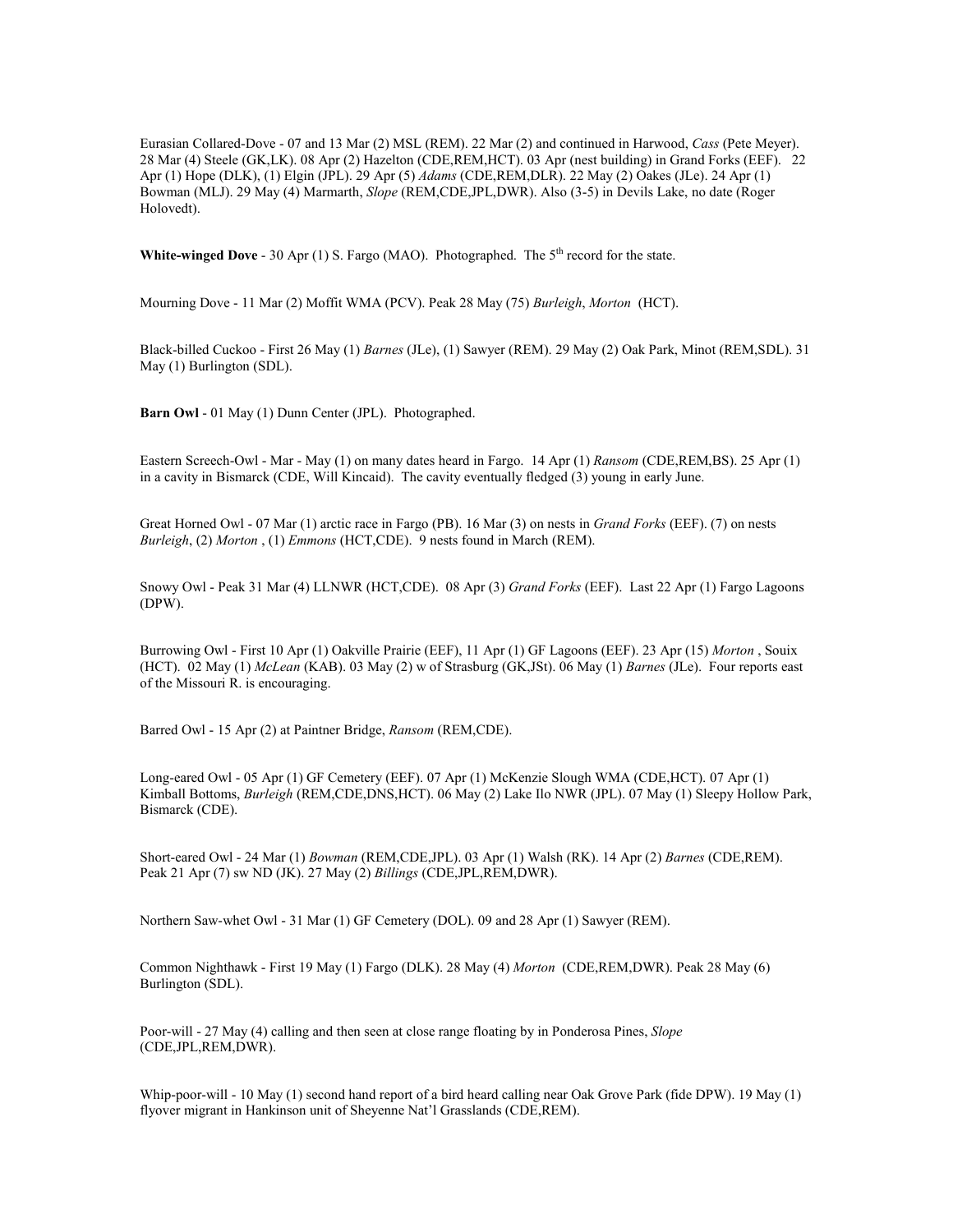Chimney Swift - First 02 May (2) Trefoil Park, Fargo (DPW). 15 May (12) Stutsman (CDE,REM). 27 May (7) Hope (DLK).

Ruby-throated Hummingbird - First 07 May (1) Horace (LG,JG). Peak 21 May (3) Burlington (SDL).

Belted Kingfisher - First 19 Mar (1) Garrison Dam (REM). Peak 20 Apr (5) Grand Forks (EEF), 22 Apr (5) McHenry, Ward (REM).

Red-headed Woodpecker - First 16 May (1) Trefoil Park (CMN, BO). Peak 28 May (2) Slope, (1) Bowman (JPL,CDE,REM,DWR).

Red-bellied Woodpecker - 29 Apr (1) resident in Horace (LG,JG). 17 May (3) Cass (CDE,REM).

Yellow-bellied Sapsucker - First 28 Mar (1) El Zagal (DPW). Peak 16 Apr (2) Grand Forks (EEF,REM), 16-18 Apr (2) my yard in Bismarck in large Weeping birch trees (CDE). Peak 07 May (11) McHenry (REM).

Downy Woodpecker - 07 Apr (5) Oak Park (REM). Otherwise present, nothing noted.

Hairy Woodpecker - 21 Apr (7) Ward, Renville (REM). Otherwise present, nothing noted.

Northern "Yellow-shafted" Flicker - First 06 Apr (20) Grand Forks (EEF), (1) N. Fargo (DPW). Peak 12 Apr (74) Grand Forks (EEF).

Northern "Red-shafted" Flicker - 05 May (1) Adams (REM,JPL).

Pileated Woodpecker - 29 Apr (1) Horace (LG,JG). 13 May (1) Goose River Valley (DLK). 15 May (1) Traill (CDE,REM). 16 May (3) Grand Forks (EEF).

Olive-sided Flycatcher - First 21 May (1) Schnell Ranch, Stark (JWH). 24 May (1) Mickelson Field (CDE,DLR,HCT), (1) N. Fargo (DPW). Last 26 May (1) N. Fargo (DPW). All reports.

W. Wood-Pewee - First 28 May (2) Marmarth, Slope (JPL,CDE,REM,DWR).

E. Wood-Pewee - First 24 May (1) Burlington (SDL), (1) Oak Park, Minot (REM). Peak 30 May (3) Grand Forks (EEF).

Yellow-bellied Flycatcher - First 20 May (1) N. Fargo (DPW).

Alder Flycatcher - First 21 May (1) Burleigh (CDE,REM). 25 May (3) N. Fargo (DPW). Peak 29 May (7) N. Fargo (DPW).

Willow Flycatcher - First 21 May (4) Tesoro Refinery, Mandan (HCT). Peak 28 May (8) Morton, Burleigh (HCT), 31 May (8) Grand Forks (EEF).

Least Flycatcher - First 02 May (1) Dunn Center (REM,CDE). Peak 23 May (25) Minot (REM). 30 May (20) Grand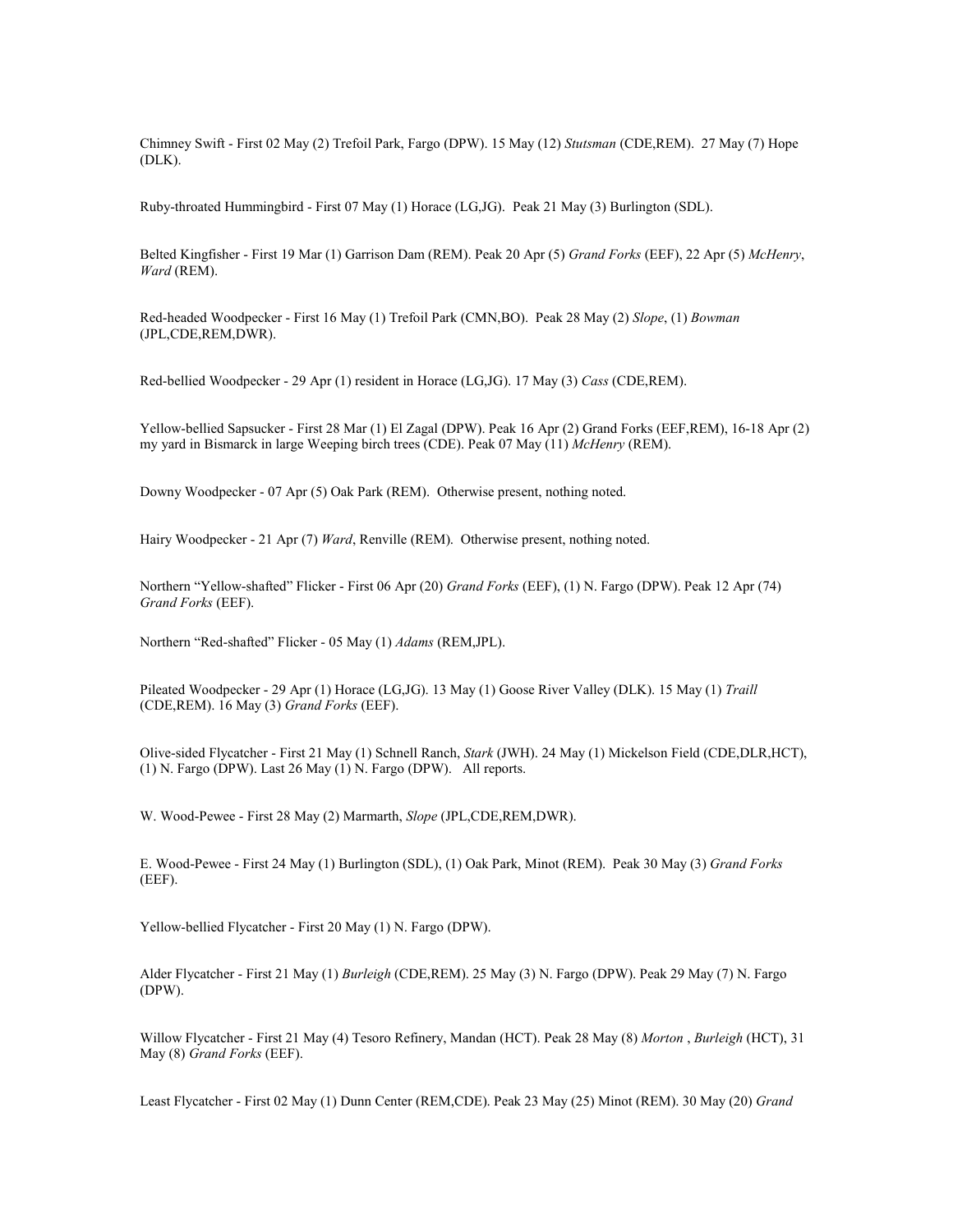Forks (EEF).

Eastern Phoebe - First 05 Apr (2) Trefoil Park (DPW), (1) NPWRC (LDI). Peak 18 Apr (16) Grand Forks (EEF). 02 May (1)Lake Ilo NWR (REM,CDE). 20 May (1) Seeman Park, Linton (JPL).

Say's Phoebe - First 08 Apr (1) Morton (REM,CDE,HCT). 14 Apr (1) Towner (RL). 22 Apr (1) Bowman (MLJ). Peak 28 May (5) sw ND (CDE,JPL,REM,DPW). All reports.

Gr. Crested Flycatcher - First 15 May (1) Jamestown (REM, CDE). 21 May (2) Dawson WMA, Kidder (HCT). Peak 30 May (8) Grand Forks (EEF).

Western Kingbird - First 07 May (2) Bismarck (LRE,CDE). Peak 29 May (25) Burleigh, Morton (HCT).

Eastern Kingbird - First 16 May (1) Richland (REM,CDE). Peak 29 May (20) Burleigh, Morton (HCT).

Loggerhead Shrike - First 16 Apr (1) LLNWR (DBa). Peak 21 Apr (20) sw ND (JK). 17 May (1) Grand Forks (EEF).

Northern Shrike - 25 Mar (2) Slope, Billings (CDE,JPL,REM). 28 Mar (1) Grand Forks (EEF). Last 29 Mar (1) Morton (HCT).

Bell's Vireo - First 27 May (2) Beaver Bay Rec area, Emmons (HCT,CDE,DWR).

Yellow-throated Vireo - First 11 May (1) Lindenwood Park (CMN,BO). Peak 30 May (6) Grand Forks (EEF).

Blue-headed Vireo - First 07 May (1) N. Fargo (DPW). Peak 19 May (17) Cass (REM,CDE). Last 24 May (1) N. Fargo (DPW).

Warbling Vireo - First 11 May (1) Trefoil Park, Fargo (DPW). 30 May (24) Grand Forks (EEF).

Philadelphia Vireo - First 19 May (2) Cass (REM,CDE), (1) GF Cemetery (EEF). 21 May (1) Dawson WMA, Kidder (HCT). Last 23 May (1) Minot (REM).

Red-eyed Vireo - First 19 May (1) Cass (CDE,REM). Peak 24 May (20) Grand Forks (EEF).

Gray Jay - 01 Apr to 12 Apr (1) south Grand Forks (EEF,BBC,TGD,CDE,DOL,JPL,CMN,BO,RHO,DWR,DNS,HCT). Photographed. Accidental in spring.

Blue Jay - 06 Mar (2) Marmarth, Slope (DPW). 28 Mar (14) Grand Forks (EEF). 17 May (13) Cass (REM,CDE).

Black-billed Magpie - 24 Mar (10) Grand Forks (EEF).

Am. Crow - 28 Mar (on nest) Grand Forks (EEF). 16 Mar (100) Des Lacs Nursery (SDL), (88) Grand Forks (EEF). Peak 30 Mar (300) Des Lacs Nursery, Burlington (SDL).

Com Raven - 12 Mar (3) McHenry (REM). 16 Apr (1) Pierce (REM).

Horned Lark - Peak 23 Mar (733) Grand Forks (EEF).

Purple Martin - First 10 Apr LLNWR (PCV). 27 May (4) Killdeer (JPL). Peak 05 May (10) Ashtabula Reservoir (DLK).

Tree Swallow - First 04 Apr (1) NDG&F headquarters (RD). Peak 04 May (1000) Grand Forks (EEF).

Violet-green Swallow - First 27 May (2) Billings (REM,CDE,JPL,DWR). 28 May (2) Marmarth Lagoons (REM,CDE,JPL,DWR).

N. Rough-winged Swallow - 12 May (8) Pierce, Stutsman (REM). 29 May (2) building a nest in a vent of a house in N. Fargo (DPW).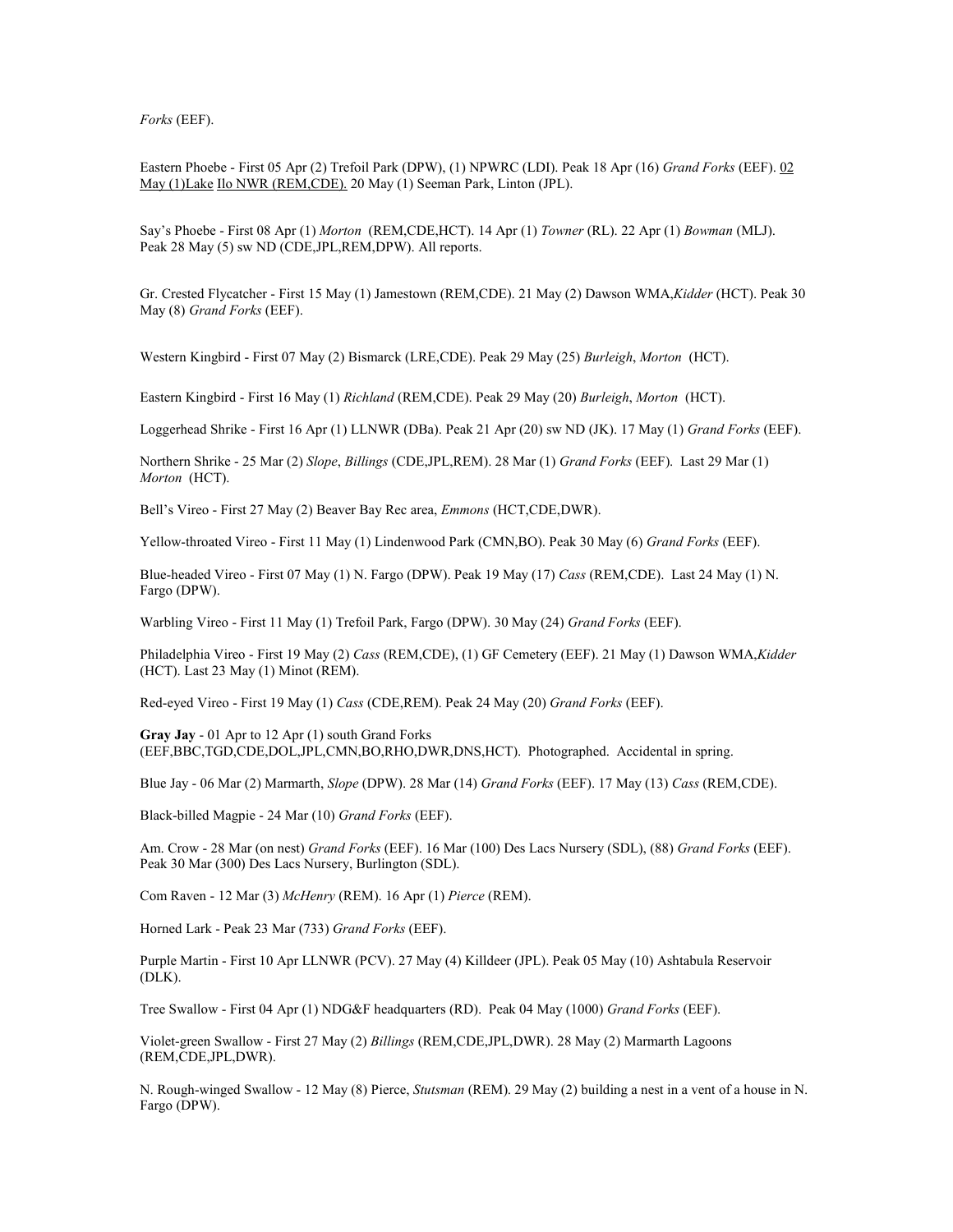Bank Swallow - First 18 Apr (2) MSL (REM), (1) Tesoro Refinery, Mandan (HCT). Peak 26 Apr (300) Tesoro Refinery, Mandan (HCT).

Cliff Swallow - 18 Apr (2) MSL (REM), (1) Tesoro Refinery, Mandan (HCT). Peak 20 May (3000) Grand Forks (EEF).

Barn Swallow - First 18 Apr (2) MSL (REM). Peak 20 May (200) Grand Forks (EEF).

Black-capped Chickadee - 12 Mar (20) McHenry (REM). 21 Apr (20) Oak Park, Minot (REM).

Red-breasted Nuthatch - 08 Apr (1) at nest hole in Linton (CDE,REM,HCT). 14 Apr (6) Denbigh Exp Forest (REM). 06 May (3) Hettinger (CDE). 21 May (1) Dawson WMA,Kidder (HCT). 30 May (1) Oak Park, Minot (REM).

White-breasted Nuthatch - 21 Apr (8) Oak Park, Minot (REM).

Brown Creeper - Peak 18 Mar (3) Trefoil Park (DPW), 07 Apr (3) Burleigh (HCT,CDE). Last 02 May (2) Trefoil Park (DPW).

Rock Wren - First 23 Apr (1) Morton (HCT). 05 May (1) Adams (REM,JPL). 13 May (2) Sioux (CDE). 27 May (1) Emmons (HCT,CDE,DWR).

House Wren - First 28 Apr (1) Bismarck (DNS). Peak 30 May (35) Grand Forks (EEF).

Winter Wren - First 07 Apr (1) Menoken Grove, Burleigh (REM). 09 Apr (1) Napoleon (CDE,JPL). Peak 18 Apr (2) Grand Forks (EEF). Last 09 May (1) Grand Forks (Rich Crawford).

Sedge Wren - First 03 May (1) KSNWR (EEF). Peak 16 May (86) Grand Forks (EEF).

Marsh Wren - First 28 Apr (2) Grand Forks (EEF), (4) Grand Forks, (3) Nelson (REM,CDE). 09 May (18) Grand Forks (EEF). Peak 19 May (100) Richland (REM,CDE).

Golden-crowned Kinglet - 12 Mar (1) Sawyer (REM). Peak 07 Apr (21) c ND (REM). Last 27 Apr (1) Dawson WMA, Kidder (HCT).

Ruby-crowned Kinglet - First 01 Apr (1) N. Fargo (DPW). Peak 20 Apr (52) Grand Forks (EEF). Last 26 May (1) N. Fargo (DPW).

Eastern Bluebird - First 08 Mar (1) Bismarck (MGM). Peak 03 Apr (6) Burlington (SDL). 18 May (6) Richland (REM,CDE).

Mountain Bluebird - First 03 Mar (2) Bowman (JK ). 25 Mar (8) Billings (CDE,JPL,REM). 07 May (3) CSNWR (REM).

Townsend's Solitaire - Peak 06 Mar (2) Burning Coal Vein CG (DPW). 24 Mar (1) Sweetbriar Lake (HCT,CDE). 07 Apr (1) Mandan Exp. Station (REM). Last 01 May (1) Mott (DNS).

Veery - First 30 Apr (1) Fargo (BO). 15 May (3) Fargo (REM,CDE). Peak 18 May (7) Ransom, Richland (REM,CDE). 25 May (2) Trefoil Park (DPW).

Gray-cheeked Thrush - First 05 May (1) Adams (REM,JPL). Peak 19 May (21) Cass (REM,CDE). Last 26 May (1) Oak Park, Minot (REM).

Swainson's Thrush - First 21 Apr (10) Bowman (MLJ). Next 30 Apr (1) N. Fargo (DPW). Peak 19 May (85) Cass, Richland (REM,CDE). Last 29 May (2) Oak Park, Minot (REM).

Hermit Thrush - First 01 Apr (1) N. Fargo (DPW). Peak 29 Apr (15) N. Fargo (DPW). 06 May (1) Lake Ilo NWR (JPL). 14 May (1) Souix (JPL). Last 16 May (1) N. Fargo (DPW).

Wood Thrush - 18 May (1) singing in Sheyenne Nat'l Grasslands, Richland (REM,CDE).

American Robin - Good winter for this species. 01 Apr (250) Tesoro Refinery, Mandan (HCT). Peak 06 Apr (830)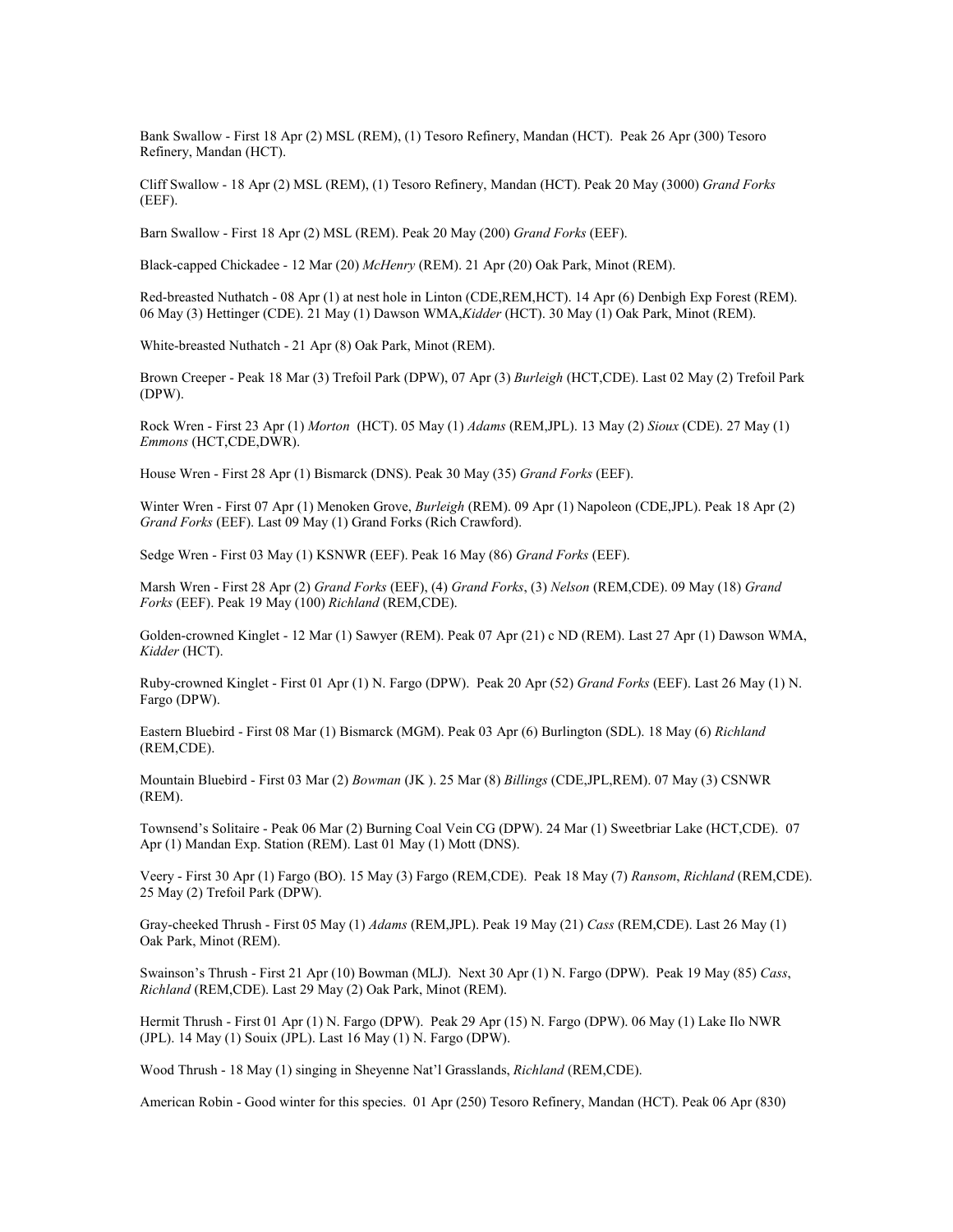Grand Forks (EEF).

Gray Catbird - First 12 May (1) ne of Washburn (JSh). Peak 24 May (7) Grand Forks (EEF).

N. Mockingbird - 09 May (1) GF Cemetery (EEF). 20 May (1) Fargo (DWR,CDE,REM). 20 May (1) south of U of Mary (SRD).

Sage Thrasher - 21 May (1) N. Fargo (DPW,PB,CDE,DOL,JPL,REM,CMN,BO,RHO,DWR,PHS,HCT). Photographed. 28 May (1) McHenry (Steve Schultz). About the 11<sup>th</sup> and 12<sup>th</sup> reports for the state, and the first in 6 years.

Brown Thrasher - First 10 Apr (1) Morton (DLR). Peak 10 May (24) Grand Forks (EEF).

European Starling - 27 Mar (850) Grand Forks (EEF). Peak 31 Mar (2000) Burleigh, Morton (HCT,CDE).

Am. Pipit - First 15 Apr (3) McKenzie Slough (DNS), (REM, CDE). Peak 28 Apr (6) Grand Forks (REM, CDE). Last 19 May (1) Cass (REM,CDE).

Sprague's Pipit - First 21 Apr (11) Ward (REM). 26 May (10) Burke (REM).

Bohemian Waxwing - Peak 12 Mar (400) McHenry (REM,CDE). 02 Apr (400) Grand Forks (EEF). Last 14 Apr (30) Grand Forks (EEF).

Cedar Waxwing - Peak 17 Apr (95) Tesoro Refinery (HCT). 24 May (100) N. Fargo (DPW). 30 May (100) Oak Park (REM).

Golden-winged Warbler - 22 May (1) N. Fargo (DPW).

Tennessee Warbler - First 08 May (2) N. Fargo (DPW), (1) Trefoil Park (CMN). Peak 19 May (220) Cass, Richland (REM,CDE). Last EOP.

Orange-crowned Warbler - First 19 Apr (1) Oak Grove Park (RHO). Peak 05 May (30) ND (REM). Last 21 May (1) Cass (REM,CDE).

Nashville Warbler - First 01 May (1) N. Fargo (DPW). Peak19 May (5) Cass (REM,CDE), 21 May (5) Cass, Barnes (REM,CDE). Last 24 May (1) N. Fargo (DPW).

Northern Parula - 20 May (1) Armour Park, West Fargo (REM,CDE,DWR).

Yellow Warbler - First 20 Apr (1) Pioneer Park, Bismarck (RD). Peak 23 May (75) Minot (REM).

Chestnut-sided Warbler - First 19 May (1) Fargo (REM,CDE). Peak 25 May (7) N. Fargo (DPW). Last 27 May (1) N. Fargo (DPW).

Magnolia Warbler - First 11 May (1) N. Fargo (DPW). Peak 20 May (12) Fargo (REM,CDE). Last 27 May (1) N. Fargo (DPW).

Cape May Warbler - First 14 May (2) yard (EEF). Peak 19 May (5) Fargo (REM,CDE). 21 May (3) Fargo, (2) Barnes (REM,CDE). 21 May (2) Schnell Ranch, Stark (JWH). Last 25 May (1) Grand Forks (EEF).

Black-throated Blue Warbler - 16 May (1) Orchard Glen, singing (REM). 19 May (1) Armour Park, West Fargo (REM,CDE,DWR).

Yellow-rumped Warbler - First 01 Apr (1) N.Fargo (DPW). Peak 05 May (142) ND (REM). Last 23 May (1) Oak Park (REM).

Yellow-rumped Warbler (Audubon's form) - 22 Apr (1) Schnell Ranch, Stark (JWH).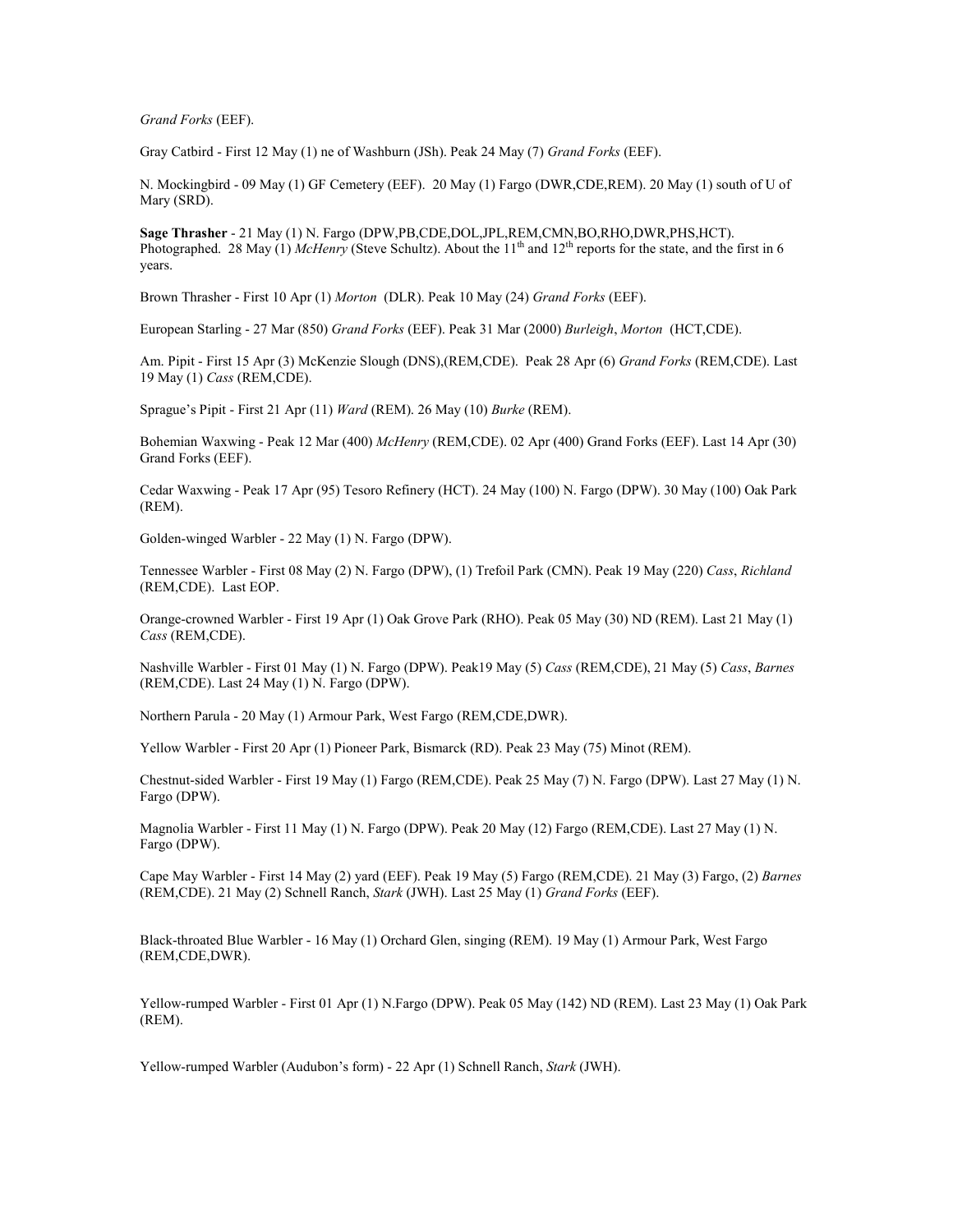Black-throated Green Warbler - First 16 May (1) TRSP (TL). Peak 17 May (3) Grand Forks (EEF). 19 May (2) Fargo (REM,CDE). 20 May (1) yard in Fargo (DPW). Last 21 May (1) Fargo (REM,CDE).

Blackburnian Warbler - First 26 Apr (1) Jamestown (AI). Next 20 May (1) N. Fargo (DPW). No peak.. Last 27 May (1) N. Fargo (DPW).

Pine Warbler - 24 Apr (1) GF Cemetery (DOL),(BBC,TGD), (REM,CDE,DWR). Photographed.

Palm Warbler - First 26 Apr (1) Cass (MAO). Peak 13 May (25) Grand Forks (EEF). 14 May (1) Schnell Ranch, Stark (JWH). Last 22 May (1) Grand Forks (EEF).

Bay-breasted Warbler - First 16 May (1) Wahpeton (REM,CDE). Peak 19 May (4) Fargo (REM,CDE). 21 May (2) Dawson WMA, Kidder (HCT). Last 29 May (1) Van Hook rec area (DLi).

Blackpoll Warbler - First 01 May (1) Oak Park (REM). Peak 21 May (30) Dawson WMA, Kidder (HCT). Last 30 May (1) Oak Park (REM).

Black-and-white Warbler - First 30 Apr (1) N. Fargo (DPW). Peak 20 May (8) Cass, Richland (REM,CDE). Last 25 May (2) N. Fargo (DPW).

American Redstart - First 13 May (1) N. Fargo (DPW). Peak 20 May (26) Cass, Richland (REM,CDE). 28 May (20) Oliver, McLean (HCT).

Ovenbird - First 14 Apr (1) Bismarck (MAG). Earliest report for the state. Next 29 Apr (1) N. Fargo (DPW). Peak 15 May (36) Stutsman, Cass (REM,CDE).

N. Waterthrush - First 29 Apr (3) Grand Forks (DOL). 11 May (38) Grand Forks (EEF). 15 May (6) Lake Ilo NWR (JPL). Peak 16 May (41) Cass, Richland (REM,CDE). Last 26 May (1) N. Fargo (DPW).

Connecticut Warbler - First 24 May (1) GF Cemetery (EEF,DOL). 25 May (1) Oak Park (REM). Peak 25 May (2) N. Fargo (DPW). Last 29 May (1) Oak Park (REM,SDL,CDE).

Mourning Warbler - First 20 May (1) W. Fargo (CDE). Peak 25 May (5) N. Fargo (DPW). Last 27 May (1) Hope (DLK), (1) Trefoil Park (DPW).

Common Yellowthroat - First 12 May (1) McKenzie Slough WMA (CDE). Peak 28 May (45) Morton , Oliver, McLean, Burleigh (HCT).

Hooded Warbler - 24 May (1) Trefoil Park (DPW), (PB,CDE,RG,LM,REM,RHO,DLR,DWR,PHS,HCT). 25 May heard before a tree trimming crew moved in. (PB).

Wilson's Warbler - First 10 May (1) N. Fargo (DPW). Peak 21 May (18) Cass, Barnes (REM,CDE). Last 29 May (1) Oak Park (REM).

Canada Warbler - First 20 May (2) N. Fargo (DPW), (1) W. Fargo (REM,CDE,DWR). Peak 24 May (3) Grand Forks (EEF), peak and last 29 May (3) Oak Park (REM).

Yellow-breasted Chat - First 27 May (3) McLean Bottoms, Burleigh (CDE,DWR,HCT). 27 May (4) Slope, Billings (CDE,JPL,REM,DWR). Only reports.

Scarlet Tanager - First 17 May (1) Sargent (MAO). 20 May (1) Dickey (JPL). 24 May (1) female in N. Fargo (DPW). Peak 30 May (2) TRSP (EEF).

Western Tanager - 05 May (1) Hettinger (REM,JPL).

Green-tailed Towhee - Wintered just west of Grafton, Walsh and seen by multiple observers. (Lydia Maendel residence). Bird was still present on 31 Mar (fide DNS).

Spotted Towhee - First 22 Apr (1) Bowman (MLJ). Peak 06 May (11) sw ND (REM). 07 May (1) Hope (DLK). 17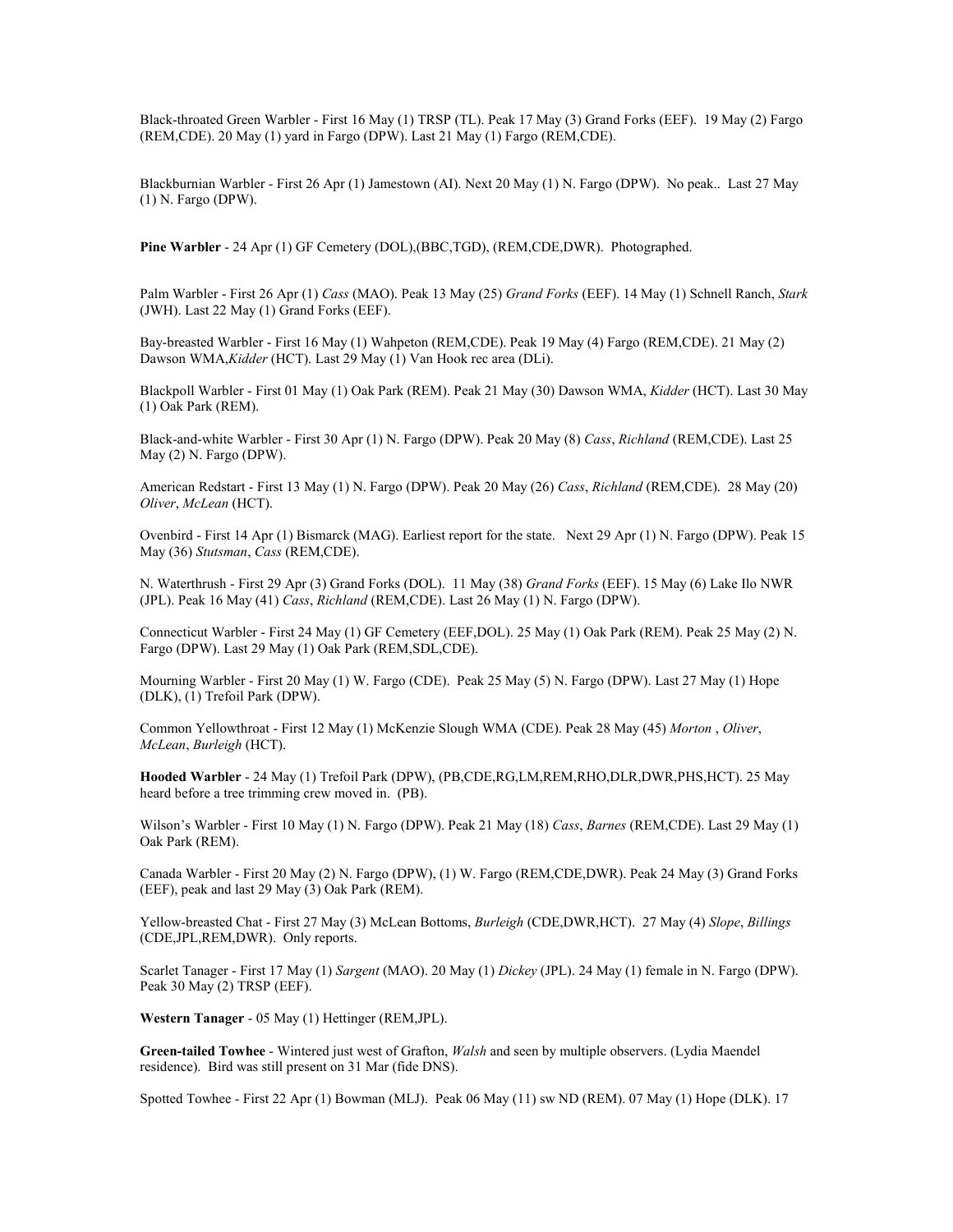May (1) Grand Forks (EEF). 20 May (2) McIntosh (JPL). 27 May (4) Burleigh (HCT,CDE,DWR).

Eastern Towhee - First and Peak 11 May (2) Grand Forks (Russ Wilbur, fide EEF). 13 May (2) Fargo (REM). 26 May (1) female at the feeder, Bismarck (CDE).

Am. Tree Sparrow - Peak 12 Mar (385) sw ND (CDE,REM,DW). 18 Mar (150) Burleigh, Oliver (HCT). 22 Mar (350) Stutsman (PRS). Last 27 Apr (4) Cass (PRS).

Chipping Sparrow - First 03 Apr (1) Audubon NWR (CH). 13 May (385) Cass, Barnes (REM). Peak 20 May (200) Morton (HCT).

Clay-colored Sparrow - First 27 Apr (1) Sawyer (REM). Peak 13 May (50) Barnes (REM).

Brewer's Sparrow - 28 May (2) Bowman (CDE,JPL,REM,DWR).

Field Sparrow - First 29 Apr (1) Ward (REM), (1) Hettinger (CDE,JPL,REM,DLR). 05 May (6) Sargent (MAO). 13 May (1) Oak Grove Park (DPW). Peak 18 May (8) Richland, Ransom (REM,CDE).

Vesper Sparrow - First 08 Apr (1) Larimore Dam (BBC). Peak 27 Apr (58) Grand Forks (EEF).

Lark Sparrow - First 13 Apr (1) Audubon NWR (CH). Peak 06 May (26) Grand Forks (EEF).

Lark Bunting - First 17 May (1) LLNWR (PCV). Peak 28 May (250) sw ND (CDE,JPL,REM,DWR).

Savannah Sparrow - First 12 Apr (1) GF Lagoons (EEF). Peak 07 May (55) Grand Forks (EEF).

Baird's Sparrow - First 26 May (6) Burke (REM). 27 May (1) Schnell Ranch, Stark (JWH). 28 May (3) Slope (JPL,CDE,REM,DWR).

Grasshopper Sparrow - First 05 May (1) Adams (REM). 06 May (1) N. Fargo, unusual location (DPW). Peak 15 May (20) Stutsman (PRS).

Henslow's Sparrow - 08-10 May (1) Barnes (JLe). Very unusual in spring.

LeConte's Sparrow - First 27 Apr (12) Oakville Prairie (REM,CDE). Peak 07 May (21) CSNWR (REM). 08 May (1) Barnes (DLK). 09 May (1) Foster, (1) Stutsman (PRS). 26 May (1) Basaroba WMA (JK). All reports.

Nelson's Sharp-tailed Sparrow - 19 May (1) Richland (REM,CDE). 26 May (1) Burke (REM).

Fox Sparrow - Wintered through 31 Mar in yard in Bismarck (MAG). First 30 Mar (3) N. Fargo (DPW). Peak 06 Apr (60) Grand Forks (EEF). 07 Apr (15) Burleigh (CDE,HCT). Last 15 Apr (1) Grand Forks (EEF).

Song Sparrow - First 29 Mar (1) Tesoro Refinery (HCT). Peak 26 May (40) Grand Forks (EEF).

Lincoln's Sparrow - First 14 Apr (1) yard in Mandan (HCT). Peak 05 May (30) Adams (REM). Last 21 May (1) Hope (DLK), (1) Mandan Tesoro Refinery (HCT), (1) Barnes and (1) Burleigh (REM,CDE).

Swamp Sparrow - First 15 Apr (2) Traill (REM,CDE), (1) LLNWR (HCT), (1) Mandan Tesoro Refinery (RC). Peak 17 May (13) Cass (REM,CDE).

White-throated Sparrow - First 30 Mar (1) migrant?, in yard in Fargo (KRC). Next 18 Apr (1) yard (CDE), (1) NPWRC (MAS). Peak 09 May (303) Grand Forks (EEF). 13 May (200-300) N. Fargo (DPW). Last 29 May (1) Oak Park (REM).

Harris's Sparrow - Probably wintering birds on 06 Apr (1) Bowman (MLJ) and 08 Apr (1) Napoleon (REM,CDE,HCT). First 29 Apr (2) LLNWR (PCV), (1) N. Fargo (DPW). Peak 13 May (250) Cass (REM). Last 21 May (3) Barnes (REM,CDE), (2) Hope (DLK), (2) Burlington (SDL), (1) N. Fargo (DPW).

White-crowned Sparrow - One individual wintered in Sawyer (REM). Wintering(?) 30 Mar (1) yard (HCT). First 13 Apr (5) yard (MLJ). 05 May (70) Adams (REM). 09 May (15) Grand Forks (EEF). Last (5) observations on 21 May.

Dark-eyed Junco - Peak 06 Apr (1290) Grand Forks (EEF). 11 May (1) Embden (CMN,BO). Last 16 May (1) GF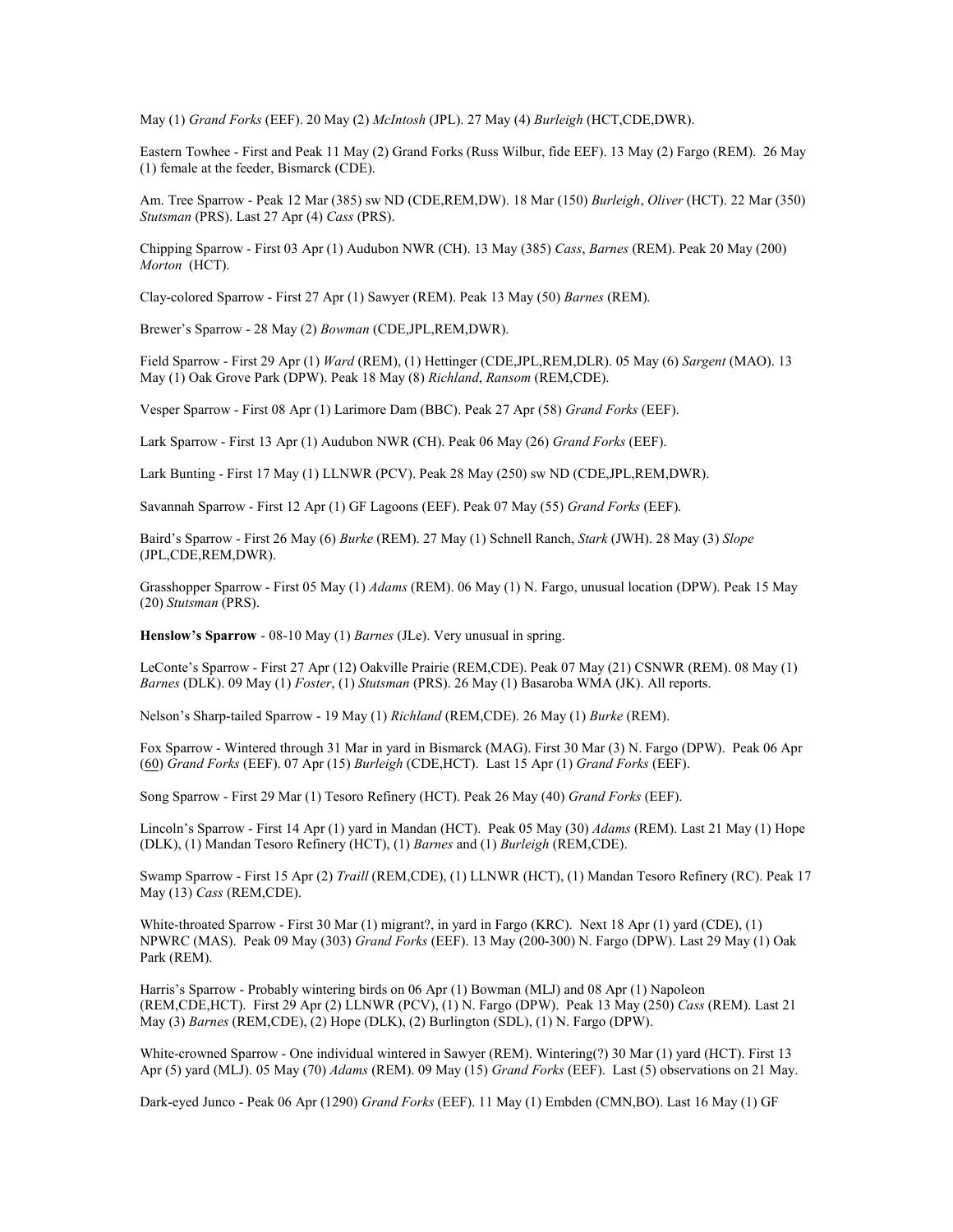Cemetery (EEF).

Dark-eyed Junco (Gray-headed subspecies) - 09 May (1) near Spiritwood, Stutsman (Lew CoWardin, fide LDI). The 8<sup>th</sup> report for the state.

McCown's Longspur - 28 May (3) Rhame Prairie (REM,CDE,JPL,DWR).

Lapland Longspur - 06 Mar (2000-4000) Slope, Bowman (DPW). 10 Mar (2050) Ward, McLean (REM). Last 25 May (1) near MSL (CDE).

Smith's Longspur - 22 Apr (4) Wells (REM).

Chestnut-collared Longspur - First 28 Mar (1) Burleigh (HCT). Peak 27 Apr (24) Kidder (HCT).

Snow Bunting - Peak 06 Mar (162) Grand Forks (EEF). Last 12 Apr (2) GF Lagoons (EEF).

N. Cardinal - 09 May (2) Grand Forks (Rich Crawford). Peak 17 May (4) Fargo (REM,CDE). 19 May (3) Fargo (REM,CDE).

Rose-breasted Grosbeak - First (6) observations on 09 May, including (1) Newtown (BH). 19 May (1) Bowman (MLJ). 19 May (25) Cass, Richland (REM,CDE). Peak 16 May (27) Grand Forks (EEF).

Black-headed Grosbeak - First 07 May (1) Sibley Park, Bismarck (CDE). 13 May (1) NewTown (Rsa). 22 May (2) NewTown (BH). Peak 28 May (8) Slope (CDE,JPL,REM,DWR).

Lazuli Bunting - First 22 May (2) NewTown (RSa). 25 May (1) Oak Park (REM). 27 May (1) Billings and 29 May (1) Marmarth (JPL,CDE,REM,DWR). 30 May (5) McKenzie Slough WMA (CDE,HCT).

Indigo Bunting - First 17 May (1) Oak Grove Park (MAB). Peak 25 May (4) N. Fargo (DPW).

Dickcissel - First 29 May (1) Cass (GEN), (1) se of Turtle Lake (CH). Peak 30 May (3) Burleigh (CDE,HCT), (5) Pierce (WE). First May reports in some time.

Bobolink - First 08 May (2) Stutsman (PRS). Peak 28 May (50) Morton , Oliver, McLean, Burleigh (HCT).

Red-winged Blackbird - 04 Mar (5) overwintering in Grand Forks (EEF). First 11 Mar (1) Morton (DLR). Peak 03 Apr (3000) Burliegh (HCT). 07 Apr (3000) McLean (REM).

Eastern Meadowlark - 29 Mar (1) Ransom (BS).

Western Meadowlark - First 06 Mar (1) Grand Forks (EEF). Peak 01 Apr (50) Grand Forks (EEF). 28 May (50) southcentral ND (HCT).

Yellow-headed Blackbird - First 04 Apr (several) along I-94 from Valley City to Jamestown (LDI). Peak 24 Apr (250) ND (REM).

Rusty Blackbird - 03 to 06 Mar (1) overwintering(?) in Hope (DLK). 27 Mar (300) Lake Bertha (CMN,BO). 27 Mar (300) Cass (PRS). 08 Apr (1) Morton (DLR). Last 16 Apr (1) overhead in N. Fargo (DPW).

Brewer's Blackbird - First 29 Mar (1) Stutsman (JAS). Peak 06 Apr (50) Grand Forks (EEF).

Common Grackle - First 07 Mar (1) LLNWR (HCT). 11 Apr (500) Burleigh, McLean (HCT). Peak 14 Apr (1000) Wells (REM).

Brown-headed Cowbird - First 04 Apr (2) Barnes (LDI). Peak 15 May (80) Grand Forks (EEF).

Orchard Oriole - First 19 May (1) Grand Forks (EEF). Peak 30 May (26) Grand Forks (EEF). 28 May (1) nest building in Slope (REM).

Bullock's Oriole - First 28 May (1) female in Marmarth (REM,CDE,JPL,DWR). Several hybrids also present.

Baltimore Oriole - First 08 May (1) N. Fargo (DPW). Peak 30 May (54) Grand Forks (EEF).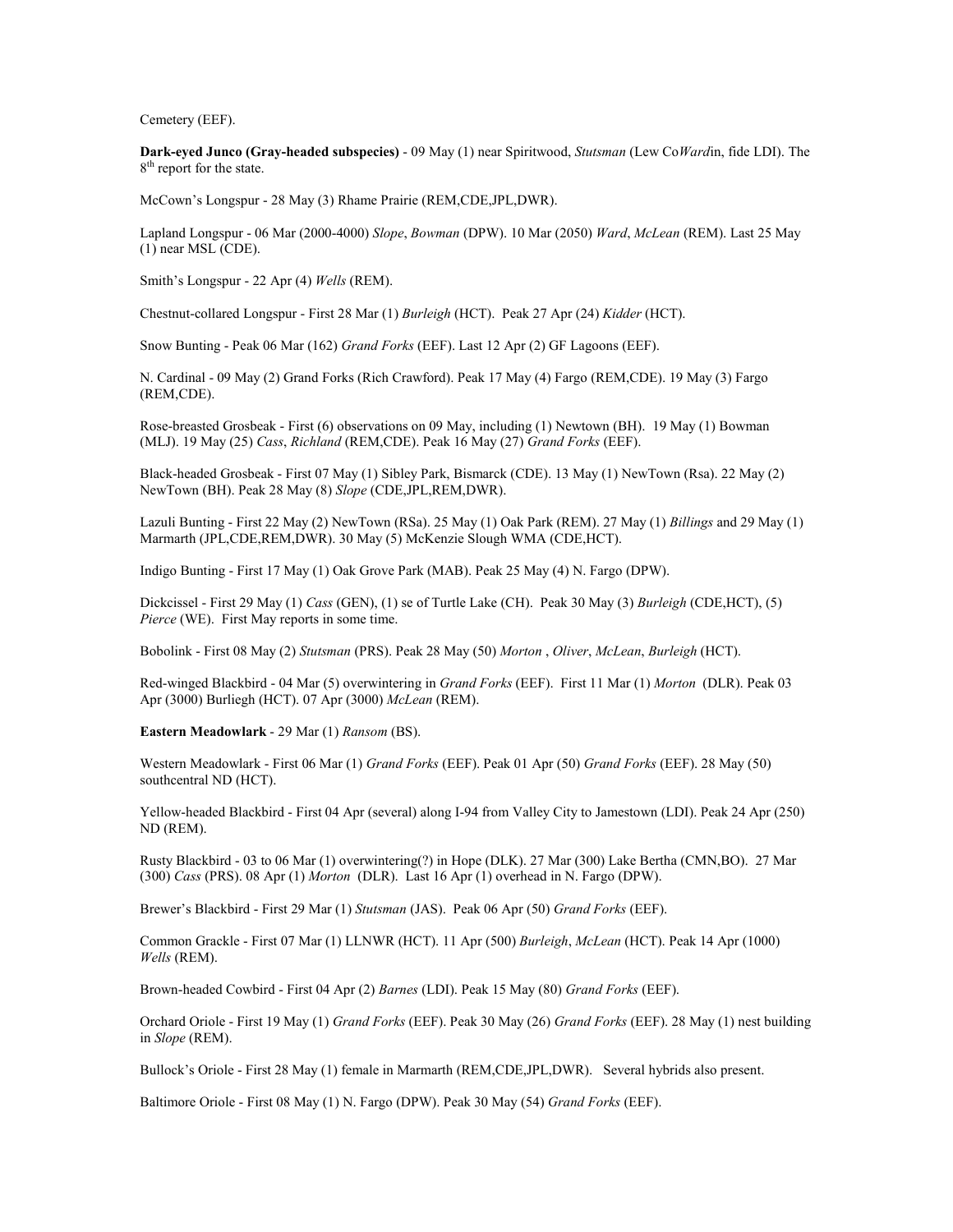Purple Finch - Peak 12 Mar (41) McHenry (CDE,REM,DW). 07 Apr (12) Grand Forks (DOL). Last 02 May (2) N. Fargo (DPW).

House Finch - 04 Mar (50) Burlington (SDL). 26 May (33) Grand Forks (EEF).

Red Crossbill - 27 May (1) Oak Park, Minot (REM). 15 May (1) Dickinson (JPL).

Common Redpoll - 26 Mar (15) Grand Forks (EEF). 07 Apr (1) Grand Forks (EEF). 10 Apr (1) Morton (fide HCT).

Pine Siskin - 12 Mar (20) McHenry (CDE,REM,DW). Peak 29 Mar (24) Bismarck, Mandan (HCT). 14 Apr (6) Grand Forks (EEF). 24 May (1) N. Fargo (DPW).

European Goldfinch - Photographed individual on 07 May (1) Menoken (Allan Nass). Undoubtedly an escapee, but very interesting nonetheless!

Am. Goldfinch - Peak 10 Mar (110) McLean (REM). 25 Mar (35) Burlington (SDL). 15 May (30) Grand Forks (EEF).

House Sparrow - 04 Mar (200) Grand Forks (EEF). 30 May (100) Mandan (HCT).

#### Requiring more documentation:

Swainson's Hawk - 10 Mar, 31 Mar (1) Stutsman. Great-crested Flycatcher - 27 Apr (2) Stutsman. Yellow-bellied Flycatcher - 01 May (1) 8 miles sw of Hazelton. N. Rough-winged Swallow - 06 Apr (1) NPWRC. Mountain Chickadee - 08 Apr (1) Horace. Veery - 29 Mar (1) Bismarck. Nashville Warbler - 23 Apr (1) McDowell Dam, Burleigh. Chestnut-sided Warbler - 30 Apr (1) Bismarck. Field Sparrow - 24 Mar (1) Davis Ranch, Sheridan. Baird's Sparrow - 23 Apr (1) McDowell Dam, Burleigh. Evening Grosbeak - 18 May (1) Riverwood GC.

OBSERVERS: (from east to west, compilers underlined)

FARGO: Robert H. O'Connor, Patrick Beauzay, Mary Alice Bergen, Keith R. Corliss, Wick Corwin, Rick Gjervold, Linda and Joe Gregg, Leo Lantz, Gary E. Nielson, Connie M. Norheim, Becky Oberlander, Mark A. Otnes, Dean W. Reimer, Dennis P. Wiesenborn.

GRAND FORKS: Eve E. Freeberg, David O Lambeth, Rich Crawford, Betsy Batstone-Cunningham, Tim G Driscoll, Jack & Jean Johnston, Bob Lewis, Curt Tompkins.

HOPE: Donald L. Kubischta JAMESTOWN: Larry D and Amy L. Igl, Thomas K. Buhl, Douglas H. Johnson, Judy E. Johnson, Harold A. Kantrud, Kathy Kraft, Steve P. Lane, Jill A. Shaffer, Terry L. Shaffer, Mark H. Sherfy, Tom Sklebar, Marsha A. Sovada, Steve Stucker.

ARROWWOOD NWR: Paulette Scherr Mark L. Vaniman, Stacy L. Whipp NORTHERN PRAIRIE RESEARCH CENTER, JAMESTOWN: Larry D. Igl, Rick Bohn, L. Tom Denniston, Colin Dovitchin,

 Betty Euliss, Janelle Feine, Ben Geaumont, Amy Igl, Hal Kantrud, Steve P. Lane, Travis Runia, Jill A. Schaffer, Terry

L. Schaffer, H. Tom Sklebar, Marsha A. Sovada.

LONG LAKE NWR: Jeremy Kuiper, Craig Erickson, Cheryl Jacobs, Todd King, Gregg & Linda Knutsen, Tyrell Lauckner, Rick

Schroeder, Jessie Stesmeier, Paul C.VanNingen, Jason Wagner, Wendy J. Wollmuth

J. CLARK SALYER NWR: Gary A. Eslinger, Daniel J. Duchscherer, Gary E. Erickson, Todd A Grant

BISMARCK/MANDAN: Clark H. Talkington, Marlene Anderson, Derek Bakken (St. Paul, MN), Rich and Bonna Cunningham,

 Corey D. Ellingson, Linda R. Ellingson, Tammy K. Ellingson, Kristin Gonzalez, Mark A. Gonzalez, Todd Hanson,

Jim & Peggy Harms, Ron E. Martin, Janelle J Masters, Floramae Miller, Mike McEnroe, Thelma Noerhe,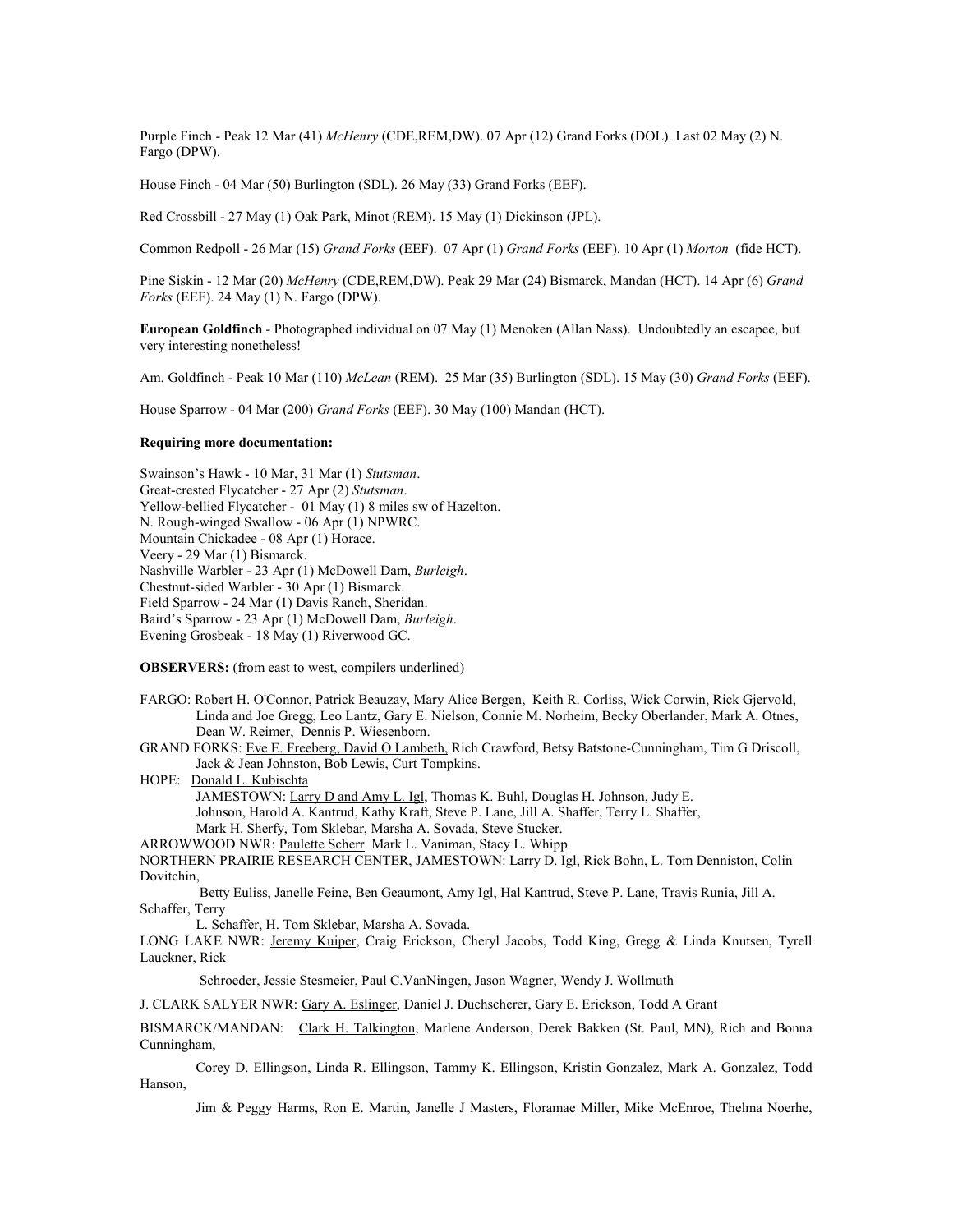# Arlie/Vicki

Reiswig, Dan L. Rogers, Bryan Stotts, Dan N. Svingen, Erik Thompson, Jeb Williams.

NORTH DAKOTA GAME AND FISH - BISMARCK: Sandy K Hagen, Steve R Dyke, Arlen Harmoning, Patrick Isakson, Randy

 Kreil, Jackie Lundstrom, Mike G. McKenna, James Myrhe, Dale Repnow, Jon Roaldson, John Schumacher, Mike

Szymanski, Jeb Williams.

AUDUBON NWR – Craig Hultberg, Kathy Baer, Dan Barth, Jackie Jacobson, Chad Klindtworth, Greg White.

MINOT: Ron E. Martin, Corey D. Ellingson, Kathy Jacobson, Sherry D. Leslie, Gary T. Leslie, Paul Lehman,

Steve Schultz (N. Carolina). Dan N. Svingen, David Walsh

DES LACS NWR: Darla M. Leslie, Dean Knauer, Tom M. Pabian, Shawn Tripp.

RICHARDTON: Justin W. Hoff

DICKINSON: Jack P. Lefor

BOWMAN: Mayme L. Johnson

### ABBREVIATIONS:

CSNWR - J. Clark Salyer NWR

GF Lagoons - Grand Forks Lagoons

KSNWR - Kelly's Slough NWR

LLNWR – Long Lake NWR

MSL - Minot Lagoons

NPWRC - Northern Prairie Wildlife Research Center - Jamestown

 NWR - National Wildlife Refuge TRSP - Turtle River State Park TRNP - Theodore Roosevelt National Park USNWR - Upper Souris NWR

## ND LISTSERVE:

Betsy Batstone-Cunningham - Grand Forks

| Mel & Elaine Bennefeld  | - N. Fargo                         |
|-------------------------|------------------------------------|
| Diane Bingeman          | - Beach                            |
| Dan Buchanan            | - Jamestown                        |
| Kay A. Buri             | - Drake                            |
| Rich & Bonna Cunningham | - Bismarck                         |
| Nancy Drew              | - Clifford                         |
| Wayne & Wanda Easley    | - Harvey                           |
| David M. Farmer         | - Hazen                            |
| Joe and Linda Gregg     | - Horace                           |
| Ann Hoffert             | - Pipestem Creek, Stutsman Co      |
| <b>Bernice Houser</b>   | - NewTown                          |
| Jesse Kolar             | - Dickinson                        |
| Paul M. Konrad          | - Kulm                             |
| Ross Lagasse            | - Sidney, MT (Rolla, ND part-time) |
| <b>Todd Larson</b>      | - Grand Forks                      |